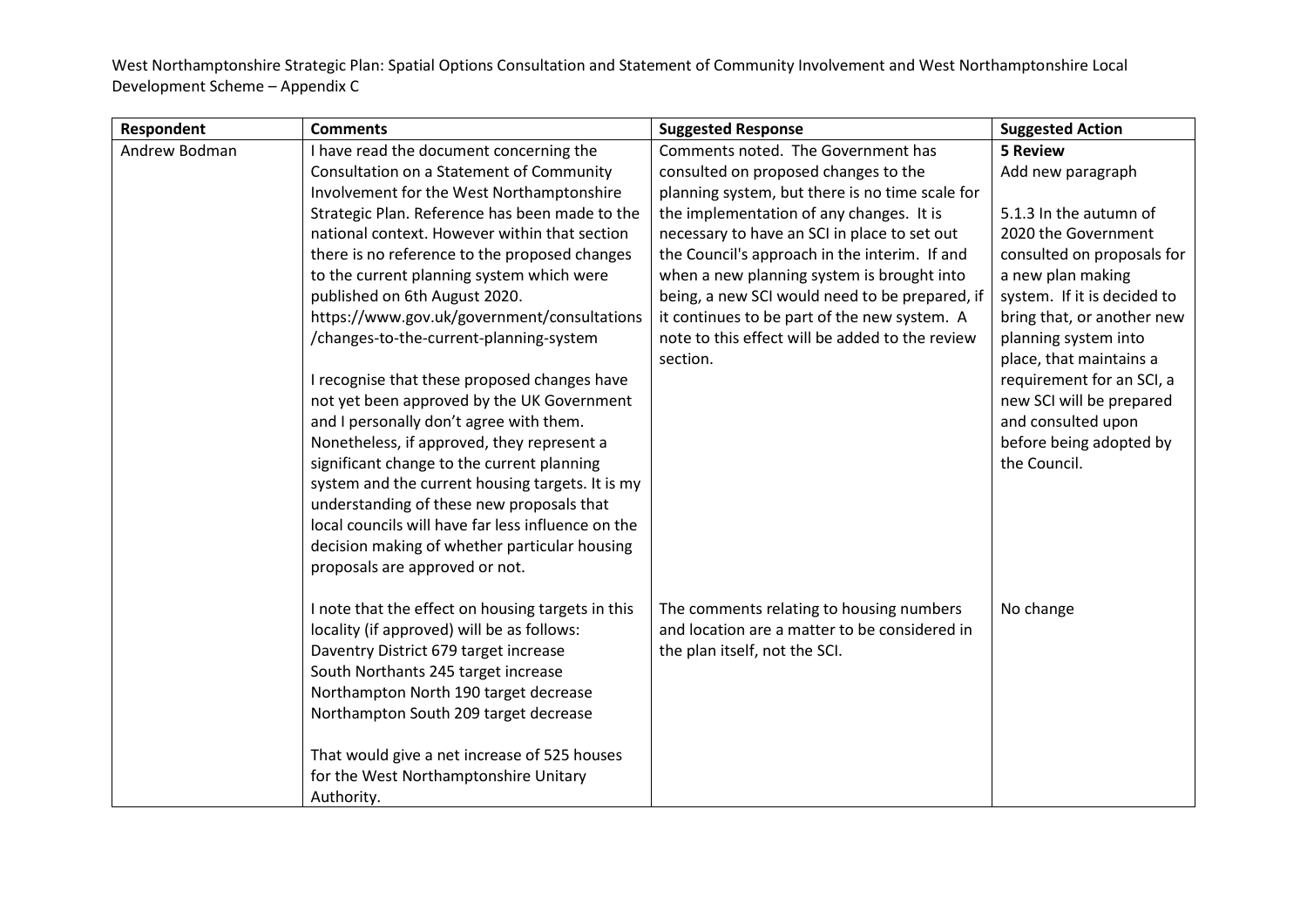| I acknowledge that local authorities' influence<br>will likely be diminished in future. However,<br>with what remaining influence that you have, I<br>hope that you will realise that people who<br>choose to live in rural areas frequently do so as<br>they prefer less densely populated areas.<br>Therefore, it would be desirable if the<br>additional housing was to be focussed on<br>towns such as Northampton, Daventry,<br>Towcester and Brackley. It is such towns which<br>have the greater infrastructure and the greater<br>employment opportunities. | These spatial matters are for the plan itself,<br>rather than the SCI | No change |
|---------------------------------------------------------------------------------------------------------------------------------------------------------------------------------------------------------------------------------------------------------------------------------------------------------------------------------------------------------------------------------------------------------------------------------------------------------------------------------------------------------------------------------------------------------------------|-----------------------------------------------------------------------|-----------|
| I trust that the next stage of the West<br>Northamptonshire Strategic Plan will reflect the<br>changes to the UK Planning System, if<br>approved.                                                                                                                                                                                                                                                                                                                                                                                                                   | Comments noted                                                        | No change |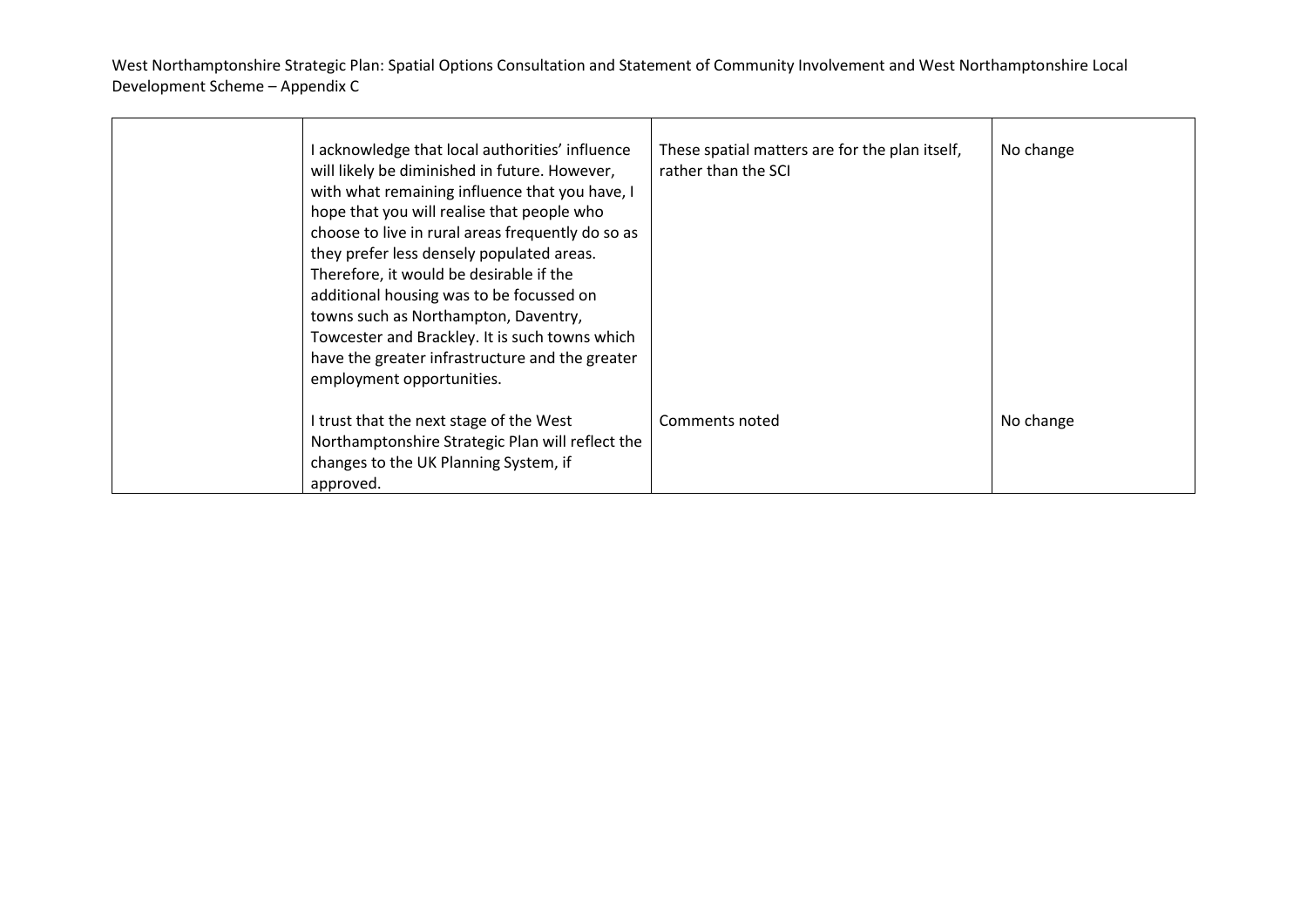| <b>Boughton Parish Council</b><br>(Jayne Bunting) | Boughton Parish Council have requested that I<br>write to you in respect of the above<br>consultation.                                                                                                                                                                                                                                                                                                                                                                                                                                                                                                                                                                                                                                                                                                                                                                    |                                                                                                                                                                                                                                                                                      |                                                                                                                       |
|---------------------------------------------------|---------------------------------------------------------------------------------------------------------------------------------------------------------------------------------------------------------------------------------------------------------------------------------------------------------------------------------------------------------------------------------------------------------------------------------------------------------------------------------------------------------------------------------------------------------------------------------------------------------------------------------------------------------------------------------------------------------------------------------------------------------------------------------------------------------------------------------------------------------------------------|--------------------------------------------------------------------------------------------------------------------------------------------------------------------------------------------------------------------------------------------------------------------------------------|-----------------------------------------------------------------------------------------------------------------------|
|                                                   | Boughton Parish Council would like to<br>underline the importance of a robust and<br>comprehensive statement of community<br>involvement that underpins a real and sincere<br>desire to engage with the community. This<br>should include reaching members of the<br>general public who, as yet, may not have heard<br>of the West Northamptonshire Strategic Plan or<br>do not presently understand its importance but<br>who will be impacted by it, nonetheless.                                                                                                                                                                                                                                                                                                                                                                                                       | Agree that it is important to reach the general<br>public with any consultation, the SCI sets out<br>how it is intended this will be achieved.                                                                                                                                       | No change                                                                                                             |
|                                                   | Section 3.3 references advertising and social<br>media. It talks of using Facebook and Twitter<br>"where possible". Why "where possible"? The<br>Parish Council does not understand what<br>barrier there could be to doing this. Huge<br>swathes of the population get their news<br>online and via social media, bypassing local<br>newspapers. Advertising of the consultation<br>and related events should reflect this. Further,<br>it is important that social media campaigns aim<br>to reach a wide audience, including those who<br>do not follow DDC and related accounts.<br>Advertising on platforms, such as Twitter and<br>Facebook, is inexpensive and should be<br>employed to reach as wide an audience as<br>possible. Other platforms, such as those used<br>more by younger residents, should also be<br>considered. The situation regarding Covid 19 | Agree that the SCI should be more definitive<br>about the use of social media. Regarding<br>other social media, it is agreed that forms in<br>addition to Twitter and Facebook could be<br>used. The SCI already acknowledges this, by<br>saying 'social media such as'.(para 3.3.1) | <b>Internet and Social Media</b><br>(Page 10):<br>Delete 'Where possible<br>and appropriate' from<br>second sentence. |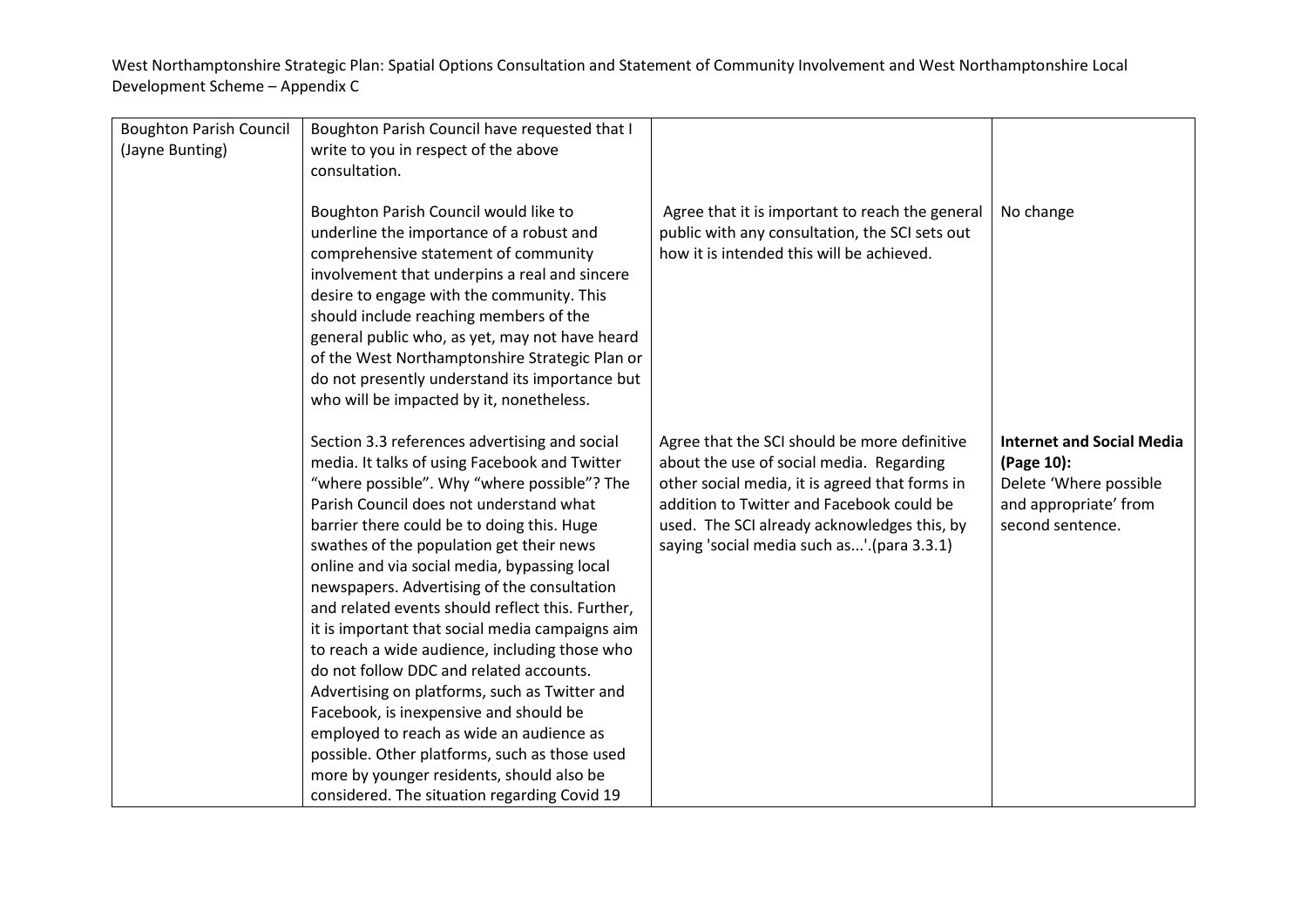| further underlines the importance of reaching<br>the community virtually.<br>Section 3.3 also discusses questionnaires and<br>surveys. The Parish Council would like<br>reassurance that any such exercises will be<br>open and provide sufficient scope for views to<br>be expressed clearly and not simply be tick-box<br>exercises that lead respondents to give very<br>general answers that perhaps do not reflect<br>accurately or sensitively enough their views. | Questionnaires are a useful way of gathering<br>responses to consultations but agree that they<br>should not be the only form or constrain how<br>someone wants to respond. | <b>Surveys and</b><br>questionnaire (Page 10):<br>Add to end of sentence,<br>"but these will be used.<br>in an open way so as not<br>to constrain how people<br>respond.' |
|--------------------------------------------------------------------------------------------------------------------------------------------------------------------------------------------------------------------------------------------------------------------------------------------------------------------------------------------------------------------------------------------------------------------------------------------------------------------------|-----------------------------------------------------------------------------------------------------------------------------------------------------------------------------|---------------------------------------------------------------------------------------------------------------------------------------------------------------------------|
|                                                                                                                                                                                                                                                                                                                                                                                                                                                                          |                                                                                                                                                                             |                                                                                                                                                                           |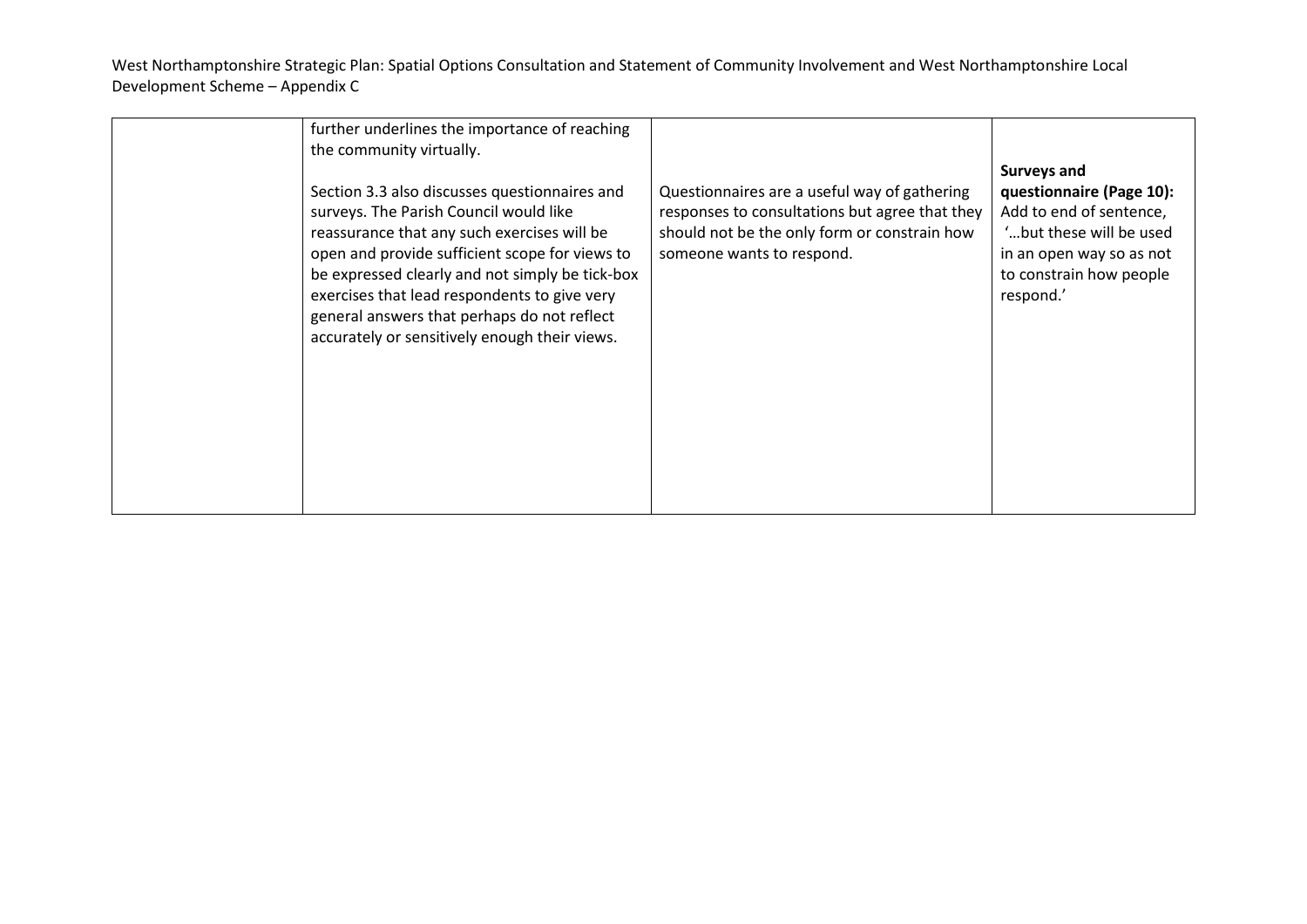| Highways England | Thank you for consulting Highways England on      | Comments noted | No change |
|------------------|---------------------------------------------------|----------------|-----------|
| (Martin Seldon)  | the Draft Statement of Community                  |                |           |
|                  | Involvement (SCI) for the West                    |                |           |
|                  |                                                   |                |           |
|                  | Northamptonshire Strategic Plan (WNSP). We        |                |           |
|                  | understand that the WSNP is being developed       |                |           |
|                  | by the West Northamptonshire Joint Planning       |                |           |
|                  | Unit (WNJPU) which consists of Daventry           |                |           |
|                  | District, South Northamptonshire and              |                |           |
|                  | Northampton Borough Councils. We note that        |                |           |
|                  | the document sets out the proposed approach       |                |           |
|                  | that the Councils will take to engage with        |                |           |
|                  | stakeholders and the public in the preparation    |                |           |
|                  | of the WNSP.                                      |                |           |
|                  |                                                   |                |           |
|                  | Highways England has been appointed by the        |                |           |
|                  | Secretary of State for Transport as strategic     |                |           |
|                  | highway company under the provisions of the       |                |           |
|                  | Infrastructure Act 2015 and is the highway        |                |           |
|                  | authority, traffic authority and street authority |                |           |
|                  | for the Strategic Road Network (SRN). It is our   |                |           |
|                  | role to maintain the safe and efficient           |                |           |
|                  | operation of the SRN whilst acting as a delivery  |                |           |
|                  | partner to national economic growth. In           |                |           |
|                  | relation to West Northamptonshire our             |                |           |
|                  | principle interest is safeguarding the operation  |                |           |
|                  | of the M1, M40 and M45 Motorways and the          |                |           |
|                  | A5, A14, A43 and A45 Trunk Roads which route      |                |           |
|                  | through the area.                                 |                |           |
|                  |                                                   |                |           |
|                  | We note that it is acknowledged within the        |                |           |
|                  | document that the Councils are legally required   |                |           |
|                  | to consult specific bodies in accordance with     |                |           |
|                  | The Town and Country Planning (Local              |                |           |
|                  |                                                   |                |           |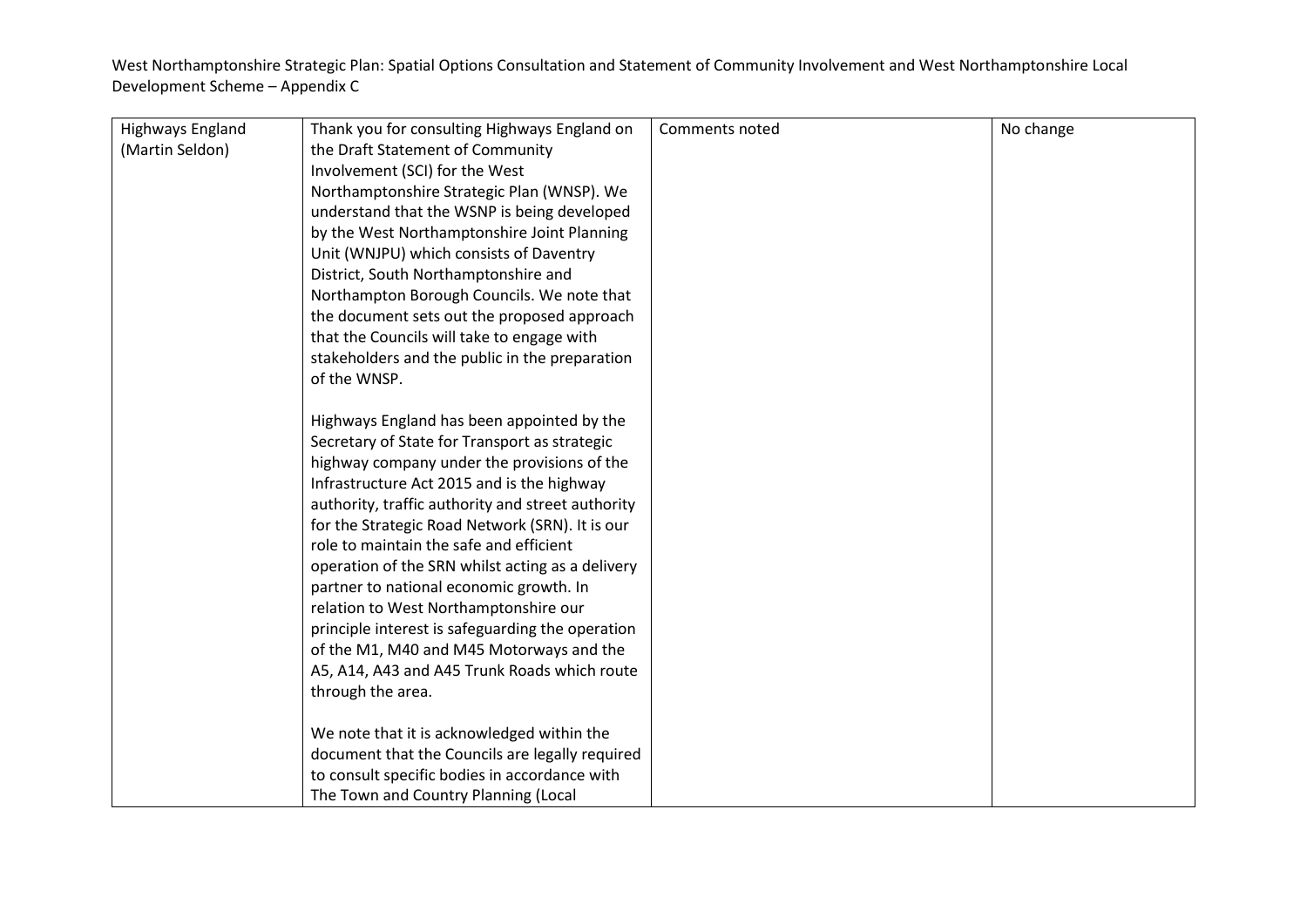| Planning) (England) Regulations 2012, which      |  |
|--------------------------------------------------|--|
| identifies Highways England (a strategic         |  |
| highways company) as a specific consultation     |  |
| body and we welcome this.                        |  |
|                                                  |  |
| Highways England has produced a document         |  |
| titled 'The Strategic Road Network: Planning for |  |
| the Future' which is a guide to working with     |  |
| Highways England on planning matters and can     |  |
| be used as reference point for the WNJPU. The    |  |
| document can be found in the following           |  |
| location:                                        |  |
| https://www.gov.uk/government/uploads/syst       |  |
| em/uploads/attachment_data/file/461023/N1        |  |
| $50227 -$                                        |  |
| _Highways_England_Planning_Document_FINA         |  |
| L-lo.pdf                                         |  |
|                                                  |  |
| We have no further comments to provide other     |  |
| than to welcome the range of media that the      |  |
| Councils will use to engage with the public      |  |
| which will help to ensure that the entire cross- |  |
| section of the local population has the          |  |
| opportunity to be involved in the planning       |  |
|                                                  |  |
| process.                                         |  |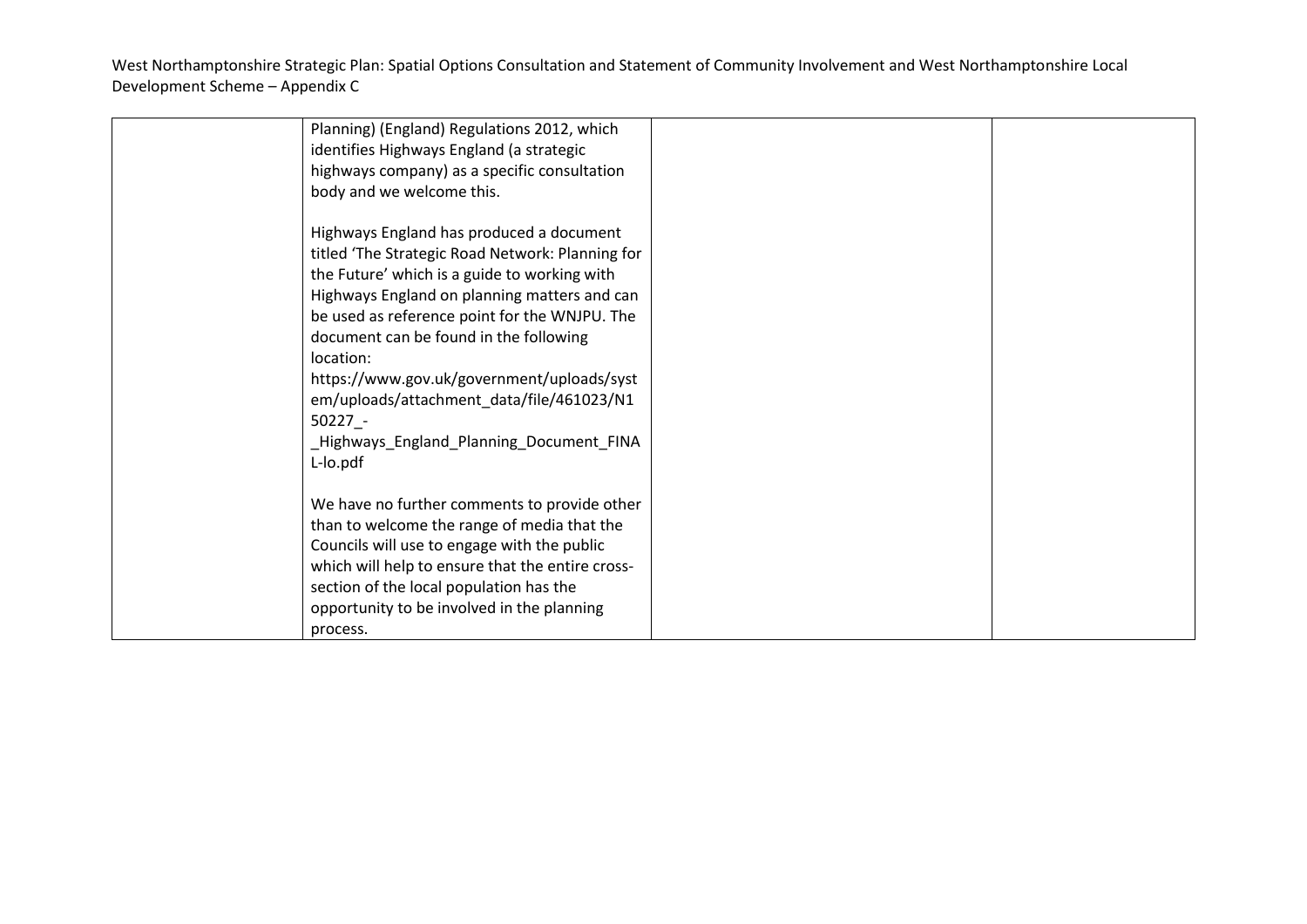| Network Rail (Diane | Network Rail is a statutory consultee for any     | Comments noted. Network Rail is identified      | No change |
|---------------------|---------------------------------------------------|-------------------------------------------------|-----------|
| Clarke)             | planning applications within 10 metres of         | as a statutory consultee in box 1 on page 11 of |           |
|                     | relevant railway land (as the Rail Infrastructure | the SCI.                                        |           |
|                     | Managers for the railway, set out in Article 16   |                                                 |           |
|                     | of the Development Management Procedure           |                                                 |           |
|                     | Order) and for any development likely to result   |                                                 |           |
|                     | in a material increase in the volume or a         |                                                 |           |
|                     | material change in the character of traffic using |                                                 |           |
|                     | a level crossing over a railway (as the Rail      |                                                 |           |
|                     | Network Operators, set out in Schedule 4 (J) of   |                                                 |           |
|                     | the Development Management Procedure              |                                                 |           |
|                     | Order).                                           |                                                 |           |
|                     |                                                   |                                                 |           |
|                     | Network Rail is also a statutory undertaker       |                                                 |           |
|                     | responsible for maintaining and operating the     |                                                 |           |
|                     | railway infrastructure and associated estate. It  |                                                 |           |
|                     | owns, operates and develops the main rail         |                                                 |           |
|                     | network. Network Rail aims to protect and         |                                                 |           |
|                     | enhance the railway infrastructure, therefore     |                                                 |           |
|                     | any proposed development which is in close        |                                                 |           |
|                     | proximity to the railway line or could            |                                                 |           |
|                     | potentially affect Network Rail's specific land   |                                                 |           |
|                     | interests will need to be carefully considered.   |                                                 |           |
|                     |                                                   |                                                 |           |
|                     | All planning policy consultations and planning    |                                                 |           |
|                     | application notifications should be issued to     |                                                 |           |
|                     | the following email address only:                 |                                                 |           |
|                     |                                                   |                                                 |           |
|                     | TownPlanningLNW@networkrail.co.uk                 |                                                 |           |
|                     |                                                   |                                                 |           |
|                     | Hard copy letters should not be issued going      |                                                 |           |
|                     | forward.                                          |                                                 |           |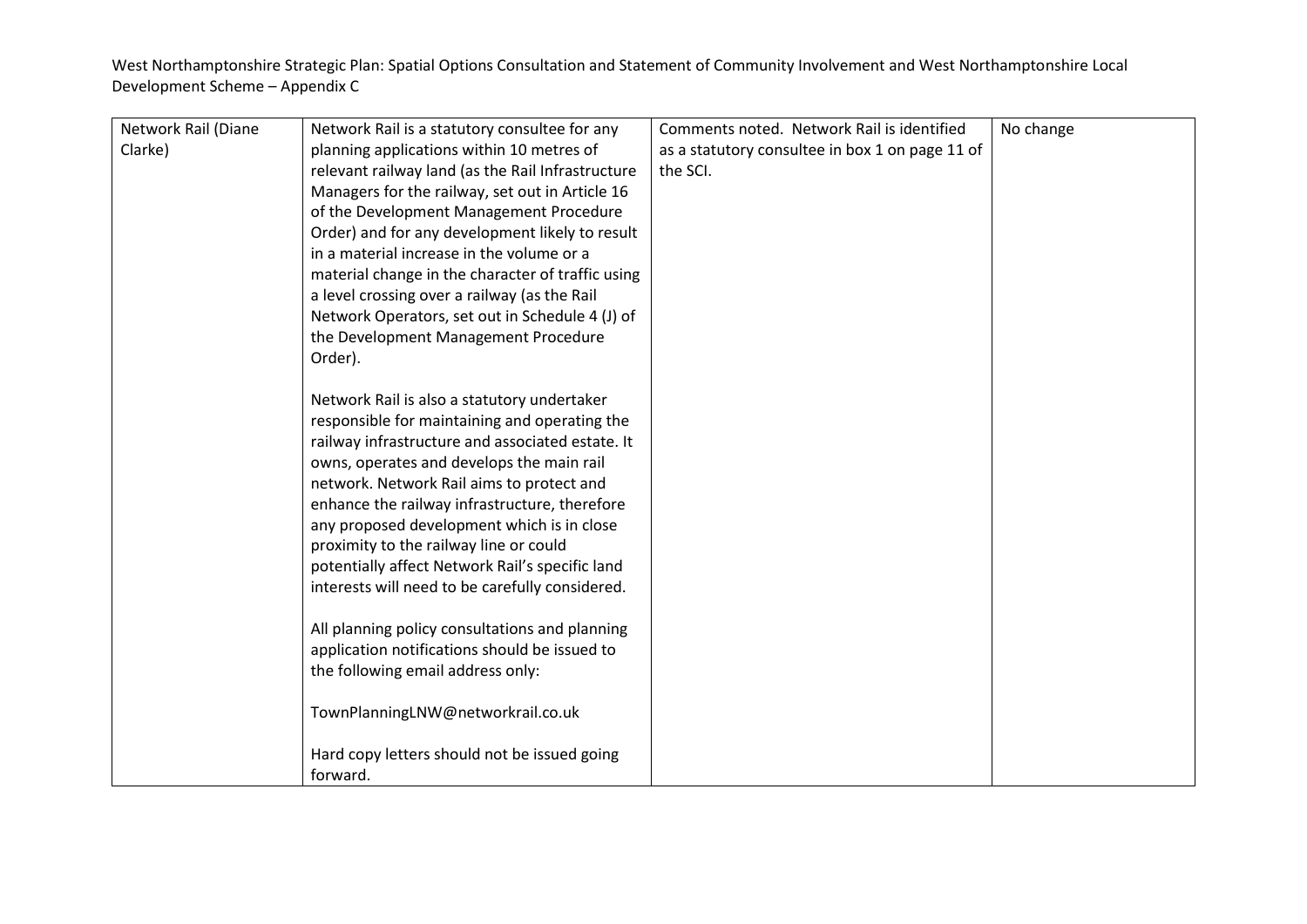| <b>Roland Puleston Jones</b>                        | Consulting the public is essential.                                                                                                                                                                                                                                                                                                                                                                                                                                                                                                                                                                                                                                                                                                                                                                                                                                                                                                                                                                                            | Comments noted                                         | No change |
|-----------------------------------------------------|--------------------------------------------------------------------------------------------------------------------------------------------------------------------------------------------------------------------------------------------------------------------------------------------------------------------------------------------------------------------------------------------------------------------------------------------------------------------------------------------------------------------------------------------------------------------------------------------------------------------------------------------------------------------------------------------------------------------------------------------------------------------------------------------------------------------------------------------------------------------------------------------------------------------------------------------------------------------------------------------------------------------------------|--------------------------------------------------------|-----------|
| <b>Geoff Pullin</b>                                 | Awful lot of words, but looks to continue<br>previous practice which is fine whatever 10DS<br>currently think.                                                                                                                                                                                                                                                                                                                                                                                                                                                                                                                                                                                                                                                                                                                                                                                                                                                                                                                 | Comments noted                                         | No change |
| <b>Buckingham Canal</b><br>Society (Terry Cavender) | On behalf of Buckingham Canal Society, we<br>welcome the SCI re the WNSP<br>Along with Canal and River Trust, we would like<br>to be put on the consultee list for all aspects<br>relating to the Ouse Valley corridor upstream<br>from Cosgrove to the county boundary and<br>including the historic line of the original canal<br>Through Cosgrove, Old Stratford, Deanshanger,<br>Wicken up to the county boundary<br><b>Buckingham Canal Society (BCS)</b><br>BCS was founded in January 1992. It is a<br>Registered Charity number 1156662 and is a<br>Charitable Incorporated Organisation (CIO). It<br>was formerly Registered Charity number<br>1072924 which was an unincorporated<br>charitable trust. The principle aims of the<br>Society remain unchanged by this transition<br>from one charity model to the other. The<br>transition of members and assets to the CIO<br>was formally completed on 1st August 2014. It<br>is affiliated to the Inland Waterways<br>Association and has members all over the UK. | The Trust is on the database and will be<br>consulted. | No change |
|                                                     | The Society's objectives are as follows:<br>• To promote the restoration of the Old                                                                                                                                                                                                                                                                                                                                                                                                                                                                                                                                                                                                                                                                                                                                                                                                                                                                                                                                            |                                                        |           |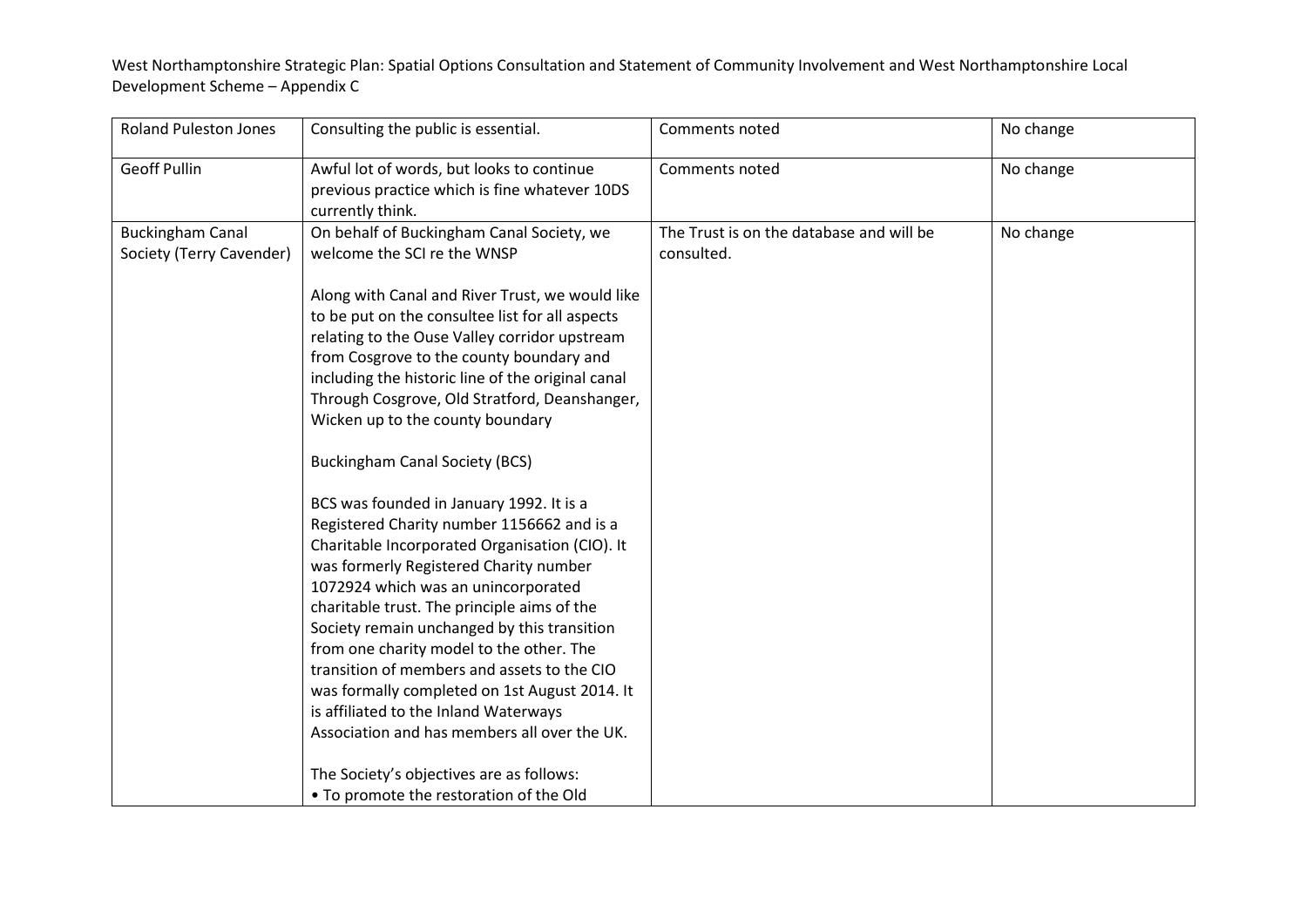| Stratford and Buckingham Arms of the Grand      |  |
|-------------------------------------------------|--|
| Union Canal to good and navigable order and     |  |
| to promote the maintenance and improvement      |  |
| of the Waterway for the benefit of the public.  |  |
| • To promote the fullest use of the Waterway    |  |
| by all forms of water borne traffic and for all |  |
| forms of water-related commercial, local        |  |
| amenity, tourist and recreational activity for  |  |
| the public benefit.                             |  |
| • To promote the education of the public in the |  |
| history and use of the canals and waterways     |  |
| and Buckingham Canal in particular.             |  |
|                                                 |  |
| The Buckingham Canal Society would like to see  |  |
| the canal re-opened, using the original line    |  |
| wherever possible. The restoration of the canal |  |
| would bring new life, new recreational          |  |
| opportunities and new environmentally-          |  |
| friendly businesses to the countryside and      |  |
| towns between Cosgrove and Buckingham.          |  |
| Restoration projects elsewhere in the UK have   |  |
| overcome much greater obstacles than any        |  |
| found on the line of the Buckingham Canal. The  |  |
| Society recognises that restoration is a long-  |  |
| term project which will involve major           |  |
| investment but when the canal is restored it    |  |
| will bring considerable benefits to the areas   |  |
| through which the restored canal passes. To     |  |
| this end two project sections have been         |  |
| rewatered in Buckinghamshire and work is        |  |
| ongoing at Cosgrove to rewater a mile of canal  |  |
| there                                           |  |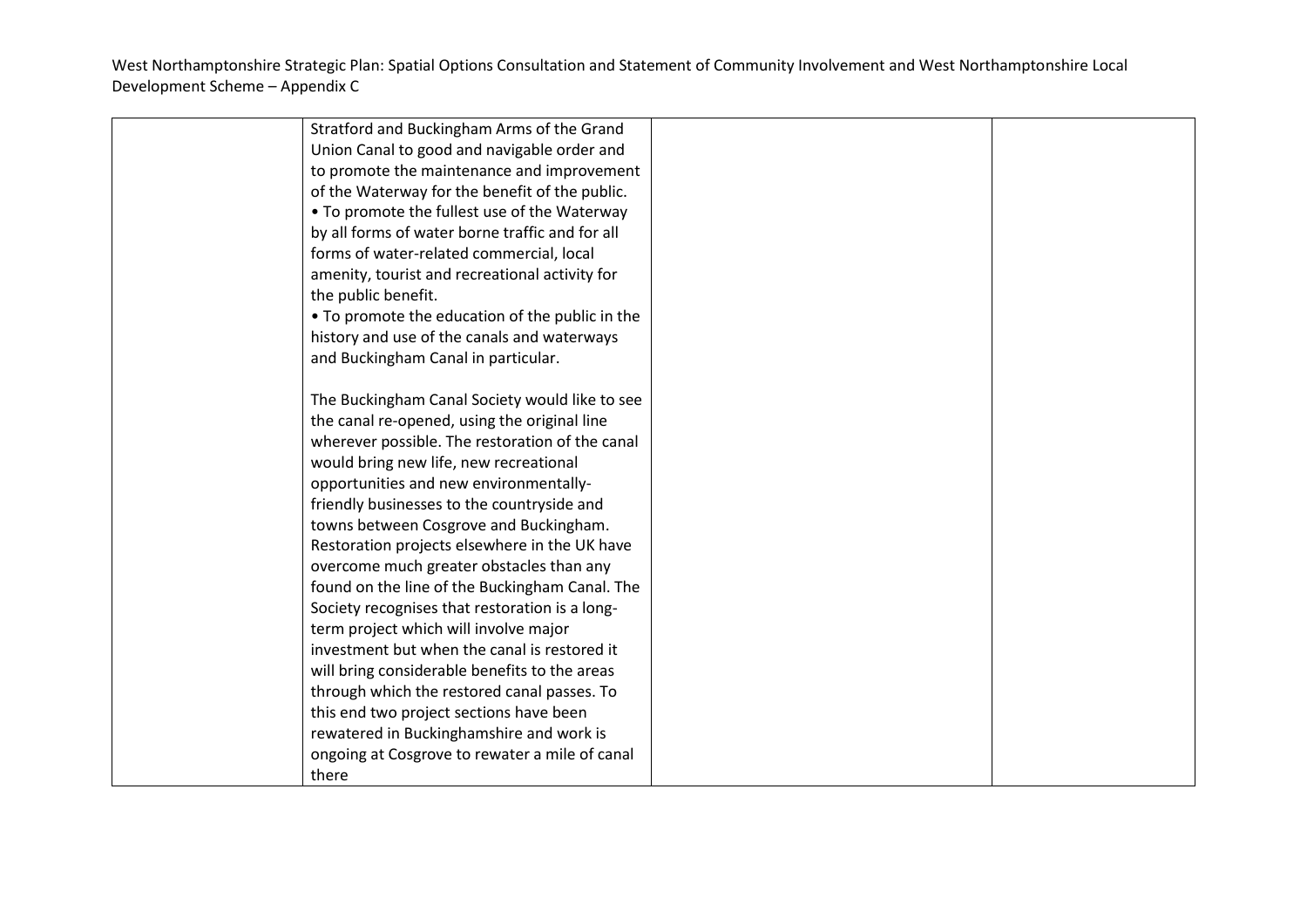| <b>Brixworth Parish Council</b> | The Brixworth Parish Council is supportive of    | Comments noted                                | No change |
|---------------------------------|--------------------------------------------------|-----------------------------------------------|-----------|
| (Peter Rowbotham)               | the content of the Community Involvement         |                                               |           |
|                                 | Statement.                                       |                                               |           |
| <b>Crick Parish Council</b>     | We have examined the consultation paper and      | Comments noted                                | No change |
| (Emma Parish)                   | are content with the approach.                   |                                               |           |
| Brixworth                       | I believe that the proposed document is sound    | Comments noted                                | No change |
| Neighbourhood Plan              | and balanced. It gives weight to the existing    |                                               |           |
| <b>Steering Group (Michael</b>  | Local and made Neighbourhood Plans and           |                                               |           |
| Parsons)                        | commits to properly structured community         |                                               |           |
|                                 | consultation.                                    |                                               |           |
| Mr John Hunt                    | It seems unnecessarily complicated. While I      | The document is concise and contains          | No change |
|                                 | appreciate that all legislation must be complied | diagrams which explain key features in an     |           |
|                                 | with, I think a more simple summary of when      | easy to read format. The council will provide |           |
|                                 | and how consultees can comment and upon          | further information about how to respond at   |           |
|                                 | the particular matters which might affect them   | each stage of consultation.                   |           |
|                                 | in a practical way, might be more useful and     |                                               |           |
|                                 | attract a better response. Many residents        |                                               |           |
|                                 | struggle to keep up with the changes             |                                               |           |
|                                 | necessitated by the new unitary authorities and  |                                               |           |
|                                 | listing more committees, consultations about     |                                               |           |
|                                 | consultations etc, only causes confusion or lack |                                               |           |
|                                 | of interest. A reference to the detail of        |                                               |           |
|                                 | legislation and committees etc could be added    |                                               |           |
|                                 | to a summary so that those wishing to delve      |                                               |           |
|                                 | deeper can do so.                                |                                               |           |
| <b>Northants Police</b>         | Northants Police are satisfied with the          | Comments noted                                | No change |
| (Sharon Henley)                 | consultation arrangements as described. As a     |                                               |           |
|                                 | specific consultation body our involvement as a  |                                               |           |
|                                 | planning consultee across all three planning     |                                               |           |
|                                 | authorities has historically been very           |                                               |           |
|                                 | satisfactory and this document gives no cause    |                                               |           |
|                                 | to suggest this will be any different in the     |                                               |           |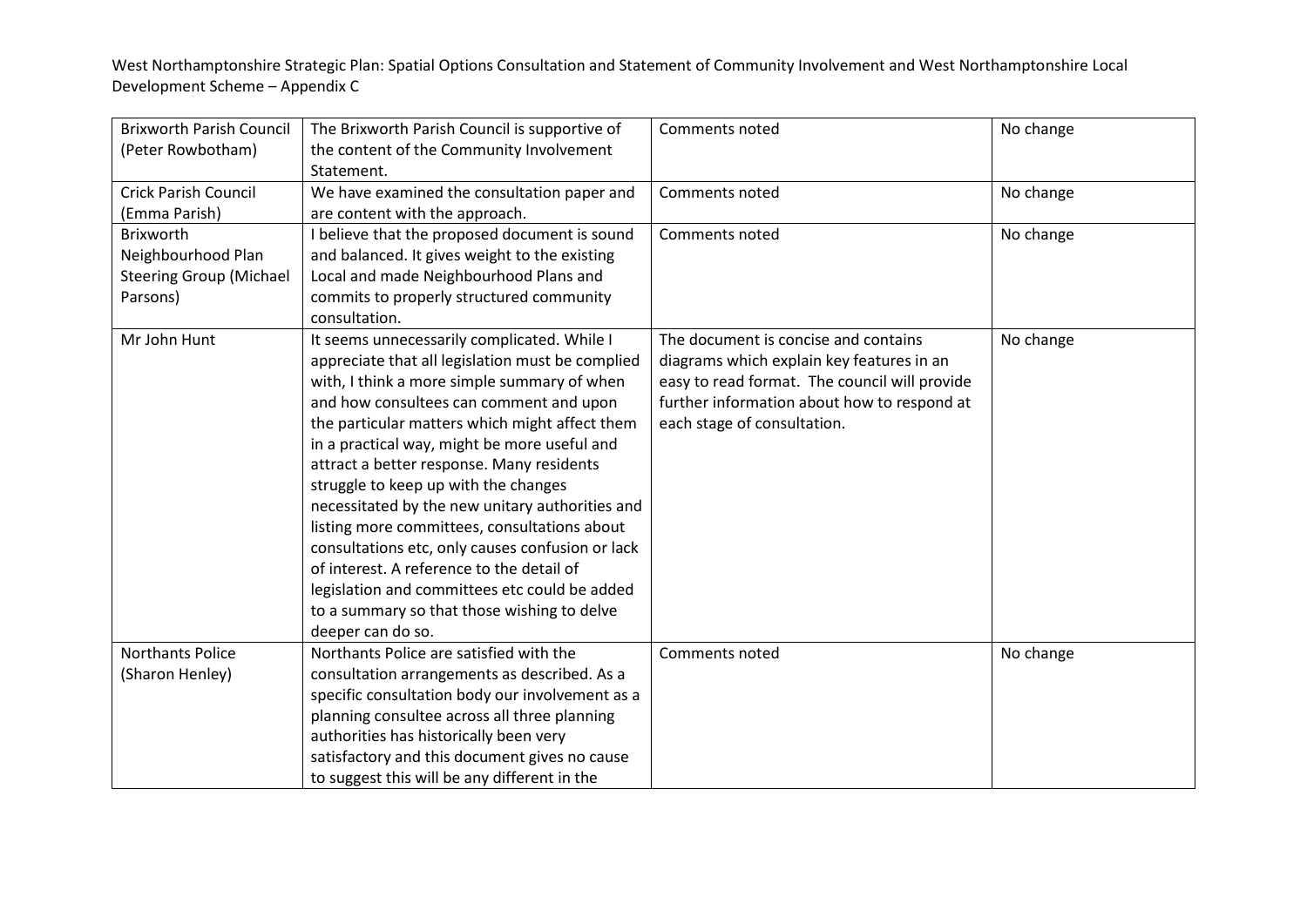|               | future under the West Northants Unitary<br>Council.                                                                                                                                                                                                                                                                                                                                                                                                                                                                                                                                                            |                                                                                                                                                                                                                                                                                                                                                                                                          |  |
|---------------|----------------------------------------------------------------------------------------------------------------------------------------------------------------------------------------------------------------------------------------------------------------------------------------------------------------------------------------------------------------------------------------------------------------------------------------------------------------------------------------------------------------------------------------------------------------------------------------------------------------|----------------------------------------------------------------------------------------------------------------------------------------------------------------------------------------------------------------------------------------------------------------------------------------------------------------------------------------------------------------------------------------------------------|--|
| Colin Rabjohn | 1 - Given that the WNSP could have severe<br>implications for some residents in the county, I<br>think that it might be appropriate to delay the<br>next consultation until the Covid 19 crisis has<br>passed and/or we have a vaccine. We cannot<br>even guarantee that libraries etc will be open<br>to the public. Currently it would be impossible<br>to hold exhibitions or hold public meetings<br>and/or to consult with neighbours. At present,<br>any information sharing would need to be on-<br>line and this could significantly hinder the<br>general understanding of what is being<br>proposed. | 1 - concerns about undertaking consultation<br>activity during the pandemic are understood,<br>nevertheless it is important that planning<br>activity continues to ensure policies are kept<br>up to date. The SCI notes that suitable<br>adjustments need to be put in place to ensure<br>the public is aware of consultation activity and<br>can access documents, this is dealt with in<br>section 4. |  |
|               | 2 - In the document the words "where<br>appropriate" appear a bit too often. Who<br>decides what's appropriate? I think you need to<br>decide up front exactly what you are going to<br>do and let us comment on that                                                                                                                                                                                                                                                                                                                                                                                          | 2 – 'where appropriate' is used on a number<br>of occasions (and note it is proposed to<br>remove one of these), because it is not<br>possible at this stage to be precise about what<br>will happen at all stages of plan making. The<br>Council will determine what is 'appropriate' in<br>each case.                                                                                                  |  |
|               | 3 - In section 3.5.4 you say that that the next<br>draft will be written in plain English. I very<br>much doubt that this will be the case.<br>Unfortunately, the public sector has a lexicon<br>which is complete gobbledegook to the rest of<br>us. Just because it makes sense to you, it<br>doesn't follow that it makes sense to your                                                                                                                                                                                                                                                                     | 3 - every attempt will be made to write the<br>plan in plain English, however the nature of<br>the plan, and plan making process, is such that<br>some technical language is unavoidable. The<br>SCI notes that summary versions will be made<br>available.                                                                                                                                              |  |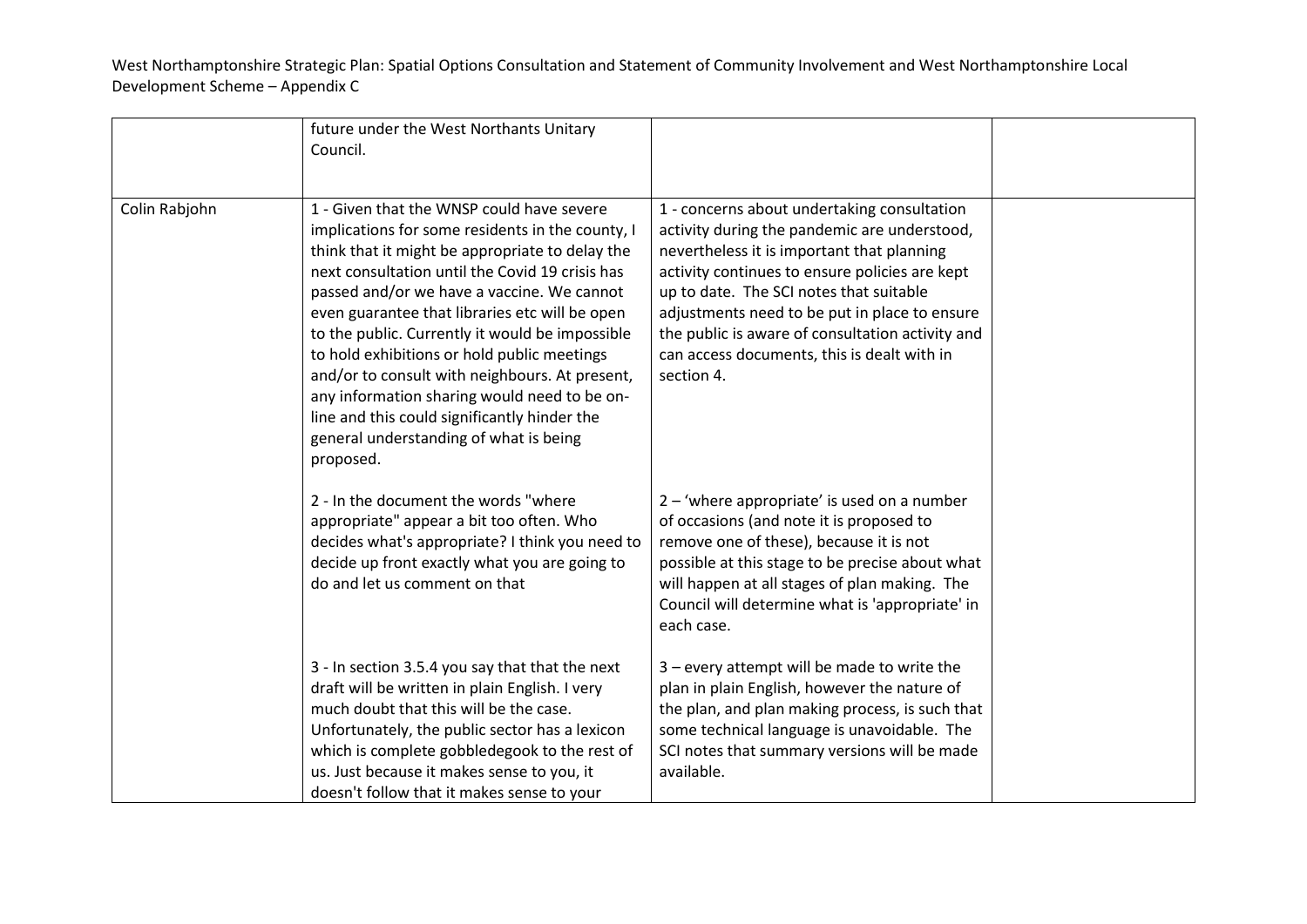| Mike Skidmore                            | readership. I urge you to think very carefully<br>about what you are writing and avoid<br>abbreviations and references that mean<br>absolutely nothing to members of the general<br>public. Please write as though you work for<br>"The Sun". I trust that the purpose is to<br>INFORM the community, not to confuse it.<br>This document is littered with council-speak                                                                                                                                                                     | See response above re plain English.                                                                                                                                                                                                                       | No change |
|------------------------------------------|----------------------------------------------------------------------------------------------------------------------------------------------------------------------------------------------------------------------------------------------------------------------------------------------------------------------------------------------------------------------------------------------------------------------------------------------------------------------------------------------------------------------------------------------|------------------------------------------------------------------------------------------------------------------------------------------------------------------------------------------------------------------------------------------------------------|-----------|
|                                          | such that the campaign for plain English would<br>have a field-day.                                                                                                                                                                                                                                                                                                                                                                                                                                                                          |                                                                                                                                                                                                                                                            |           |
|                                          | Aside from that it's a completely pointless<br>exercise since, as far as members of the public<br>are concerned, the respective councils have a<br>long track record of completely ignoring the<br>weight of public opinion in planning<br>applications.                                                                                                                                                                                                                                                                                     | Public opinion is not completely ignored in<br>determining planning applications. The<br>Council will take account of all duly made<br>comments and weigh them in the balance<br>with other planning considerations, as they<br>are required to do in law. | No change |
| <b>Historic England (Emilie</b><br>Carr) | Thank you for consulting Historic England on<br>the Draft Statement of Community<br>Involvement (SCI) for West Northamptonshire.<br>As the Government's adviser on the historic<br>environment Historic England is keen to ensure<br>that the protection of the historic environment<br>is fully taken into account at all stages and<br>levels of the local planning process.<br>We support the general aims and approach to<br>the draft Statement of Community<br>Involvement. We welcome the<br>acknowledgement of Historic England as a | Comments noted. The Council will engage<br>informally with Historic England where that<br>would be of benefit.                                                                                                                                             | No change |
|                                          | statutory consultee under duty to co-operate<br>at paragraph 3.2.16 and as a specific<br>consultation body with respect to Local Plans at                                                                                                                                                                                                                                                                                                                                                                                                    |                                                                                                                                                                                                                                                            |           |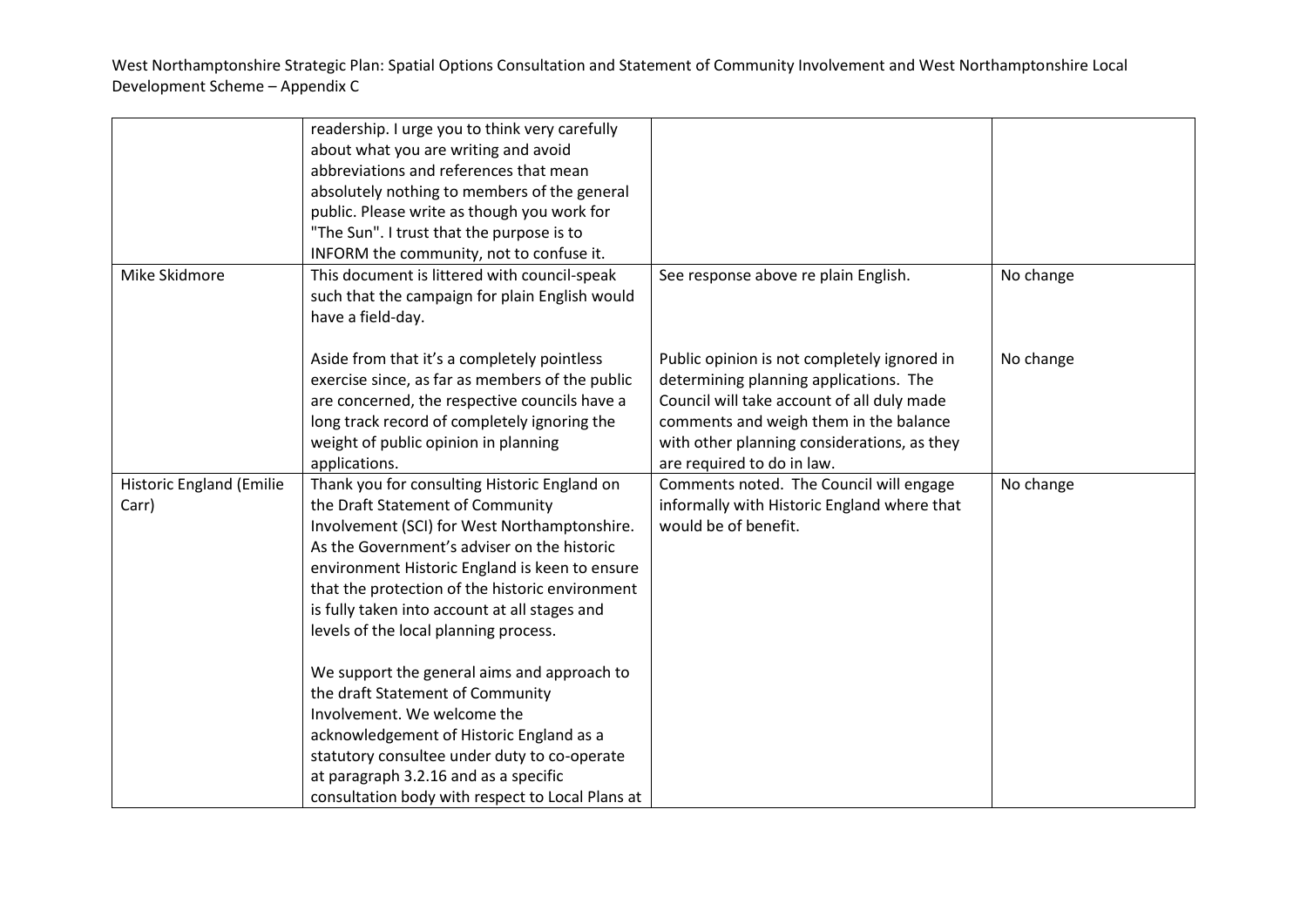|                                                    | Box 1.                                                                                                                                                                                                                                                                                                                                                                   |                                                                     |                                                                                                                                                      |
|----------------------------------------------------|--------------------------------------------------------------------------------------------------------------------------------------------------------------------------------------------------------------------------------------------------------------------------------------------------------------------------------------------------------------------------|---------------------------------------------------------------------|------------------------------------------------------------------------------------------------------------------------------------------------------|
|                                                    | We would welcome consultation at an informal<br>level, in addition to the requirements of the<br>legislation, where issues may benefit from our<br>early involvement.                                                                                                                                                                                                    |                                                                     |                                                                                                                                                      |
|                                                    | We hope that the above comments are of<br>assistance. If you would like any clarification or<br>would like to discuss the above please do not<br>hesitate to contact me.                                                                                                                                                                                                 |                                                                     |                                                                                                                                                      |
|                                                    | Please do not hesitate to contact me if you<br>wish to discuss any of these comments.                                                                                                                                                                                                                                                                                    |                                                                     |                                                                                                                                                      |
| <b>Badby Parish Council</b><br>(Frances Williams)  | We are pleased to see that parish councils will<br>continue to be a key part of the consultation<br>process and will continue to be notified<br>directly. We would also be keen to take<br>advantage of any opportunity for the parish<br>council meeting to receive a direct briefing by a<br>member of the unitary council, at an<br>appropriate point in the process. | Comments noted                                                      | No change                                                                                                                                            |
| <b>Evenley Parish Council</b><br>(Cathy Knott)     | Evenley Parish Council met on Monday and<br>would like to submit the following response to<br>the plan:<br>Please consider different ways (other than<br>libraries) for members of the public without<br>internet access, to be able to take part in<br>consultations; possibly via village shops and<br>community halls.                                                | Agree that it would be helpful to identify<br>other deposit points. | 3.5.2 Add sentence to<br>end:<br>The council will also seek<br>to identify other suitable<br>deposit points such as<br>shops and community<br>halls. |
| Farthinghoe Parish<br><b>Council (Mick Morris)</b> | Farthinghoe Parish Council is in agreement with<br>this draft Statement of Community                                                                                                                                                                                                                                                                                     | Comments noted                                                      | No change                                                                                                                                            |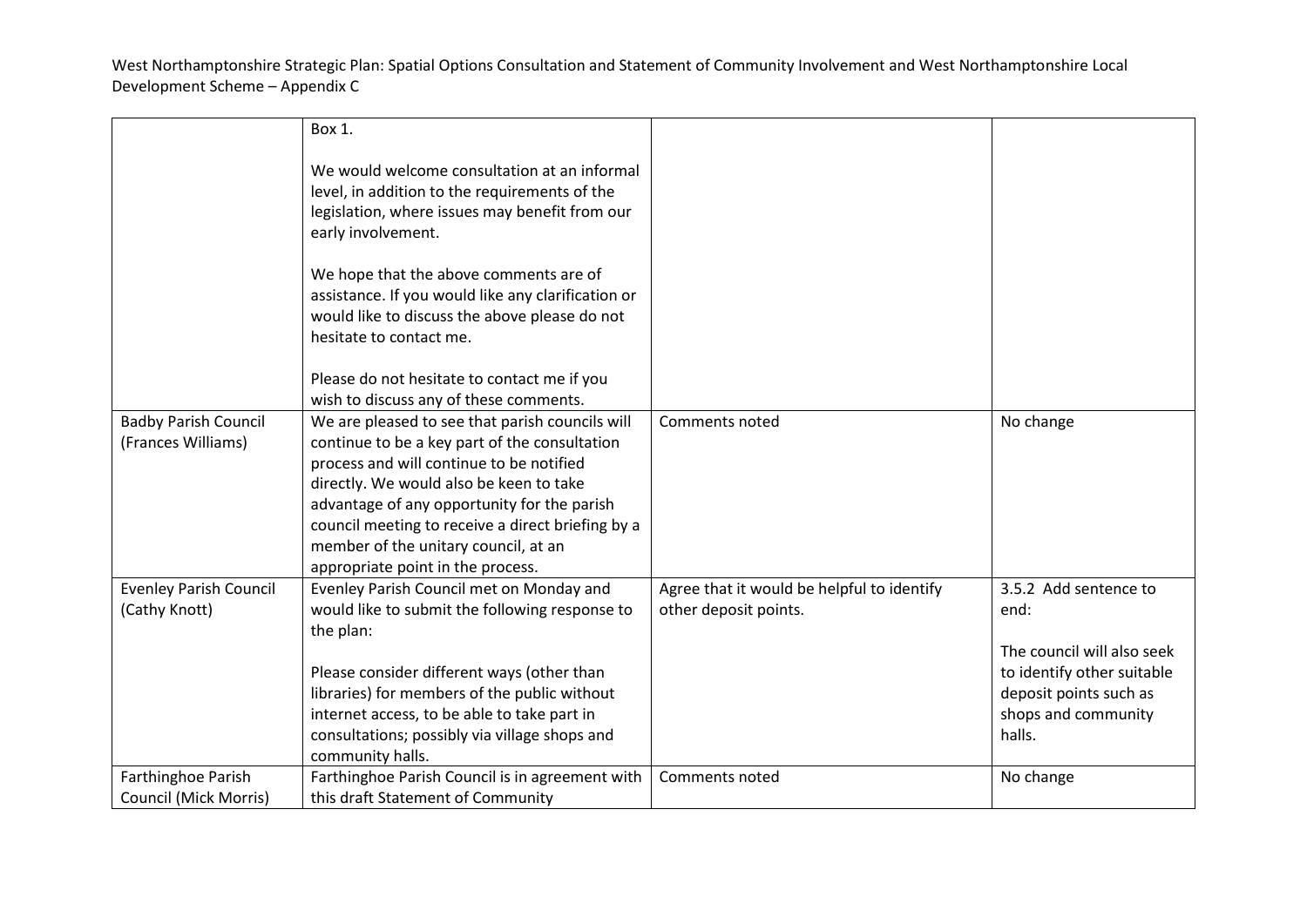|                             | Involvement foe the West Northamptonshire       |                                                     |           |
|-----------------------------|-------------------------------------------------|-----------------------------------------------------|-----------|
|                             | Community Plan                                  |                                                     |           |
| Dave Trill                  | OK so far.                                      | Comments noted                                      | No change |
| Susan Bennett               | The strategic plan should include sheltered     | These comments relate to the content of the         | No change |
|                             | housing developments of a high standard that    | plan rather than the SCI. Would encourage           |           |
|                             | would appeal to older people with or without    | respondent to make comments at plan making          |           |
|                             | health needs to move from larger properties to  | stage.                                              |           |
|                             | properties with some support if required,       |                                                     |           |
|                             | whether leasehold or to rent. This would        |                                                     |           |
|                             | encourage the housing market for all age        |                                                     |           |
|                             | groups in council or privately owned or rented  |                                                     |           |
|                             | properties.                                     |                                                     |           |
| <b>Old Stratford Parish</b> | I think that the draft Statement of Community   | Comments noted                                      | No change |
| Council (Anthony            | Involvement is a full and comprehensive         |                                                     |           |
| Pateman)                    | Statement.                                      |                                                     |           |
| <b>Steve Summers</b>        | Appears comprehensive and appropriate.          | Comments noted                                      | No change |
|                             | The groups in section 3.1.3 are, quite rightly, |                                                     |           |
|                             | particularly important to consult with, as are  |                                                     |           |
|                             | the lists in Box 2 & 3 on page 12.              |                                                     |           |
| <b>Bernard Knight</b>       | Reading the documents am I right in assuming    | There would be three plans in some areas and        | No change |
|                             | that we will have three plans now?              | four in others namely:                              |           |
|                             | Why not merge them to create one simple         | • WN Strategic Plan                                 |           |
|                             | document.                                       | any policies in the current Core Strategy           |           |
|                             |                                                 | (2014) that are not replaced by the                 |           |
|                             |                                                 | Strategic plan                                      |           |
|                             |                                                 | Part 2 plans for each of the districts that         |           |
|                             |                                                 | have merged to become WNC                           |           |
|                             |                                                 | Neighbourhood plans (for some parts of<br>$\bullet$ |           |
|                             |                                                 | the area).                                          |           |
|                             |                                                 | There are considered to be benefits of having       |           |
|                             |                                                 | a tiered approach. The part 1 plans deal with       |           |
|                             |                                                 | strategic matters such as the scale and broad       |           |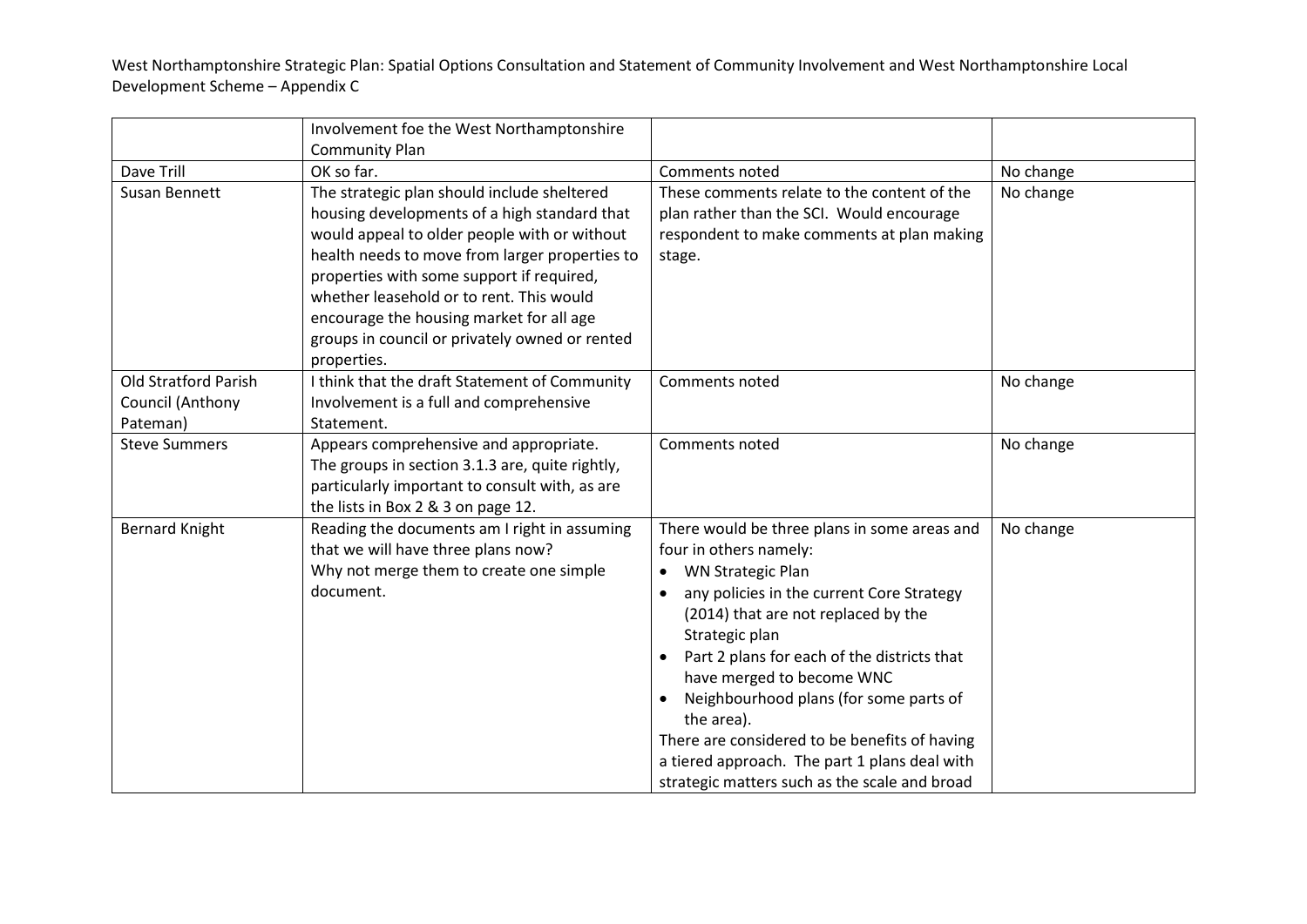|                         |                                                                                                                                                                                                                                                                                                                                                                                                                                                                                                                                                                                                                                                                                                                                                                                                                                                                                                                                                                                                                                                                                                      | location of development, and then more<br>detailed matters dealt with in the part 2 plan.<br>Neighbourhood plans provide an opportunity<br>for local communities to produce their own<br>plans. |           |
|-------------------------|------------------------------------------------------------------------------------------------------------------------------------------------------------------------------------------------------------------------------------------------------------------------------------------------------------------------------------------------------------------------------------------------------------------------------------------------------------------------------------------------------------------------------------------------------------------------------------------------------------------------------------------------------------------------------------------------------------------------------------------------------------------------------------------------------------------------------------------------------------------------------------------------------------------------------------------------------------------------------------------------------------------------------------------------------------------------------------------------------|-------------------------------------------------------------------------------------------------------------------------------------------------------------------------------------------------|-----------|
| <b>Caroline Trotter</b> | Further to the publishing of the SCI for West<br>Northamptonshire Strategic Plan (September<br>2020), I would like to make the following<br>comments and objections before the deadline<br>on Thursday 12th November.<br>1. In the SCI, it states "The existing SCIs for the<br>three districts will remain in place until such<br>time as they are reviewed. It is anticipated that<br>the West Northamptonshire authority will, in<br>due course, produce a single SCI for the whole<br>area covering all planning processes" - if this is<br>the case, would it not be appropriate for all<br>proposed developments that will have a long<br>term impact on the district, to be halted until<br>such time as there is a comprehensive review<br>of the three Strategic Plans to ensure the<br>overall future plans dovetail, reducing the<br>likelihood of a disastrous planning decision<br>being made e.g. the proposed Tiffield<br>Employment Park (AL3) - it is here that the<br>traffic modelling on behalf of IM Properties is<br>totally inaccurate as any local resident will<br>testify. | 1- this consultation relates to the way<br>communities are consulted on plans, it is not a<br>plan in itself, therefore it will not have any<br>impact on existing commitments.                 | No change |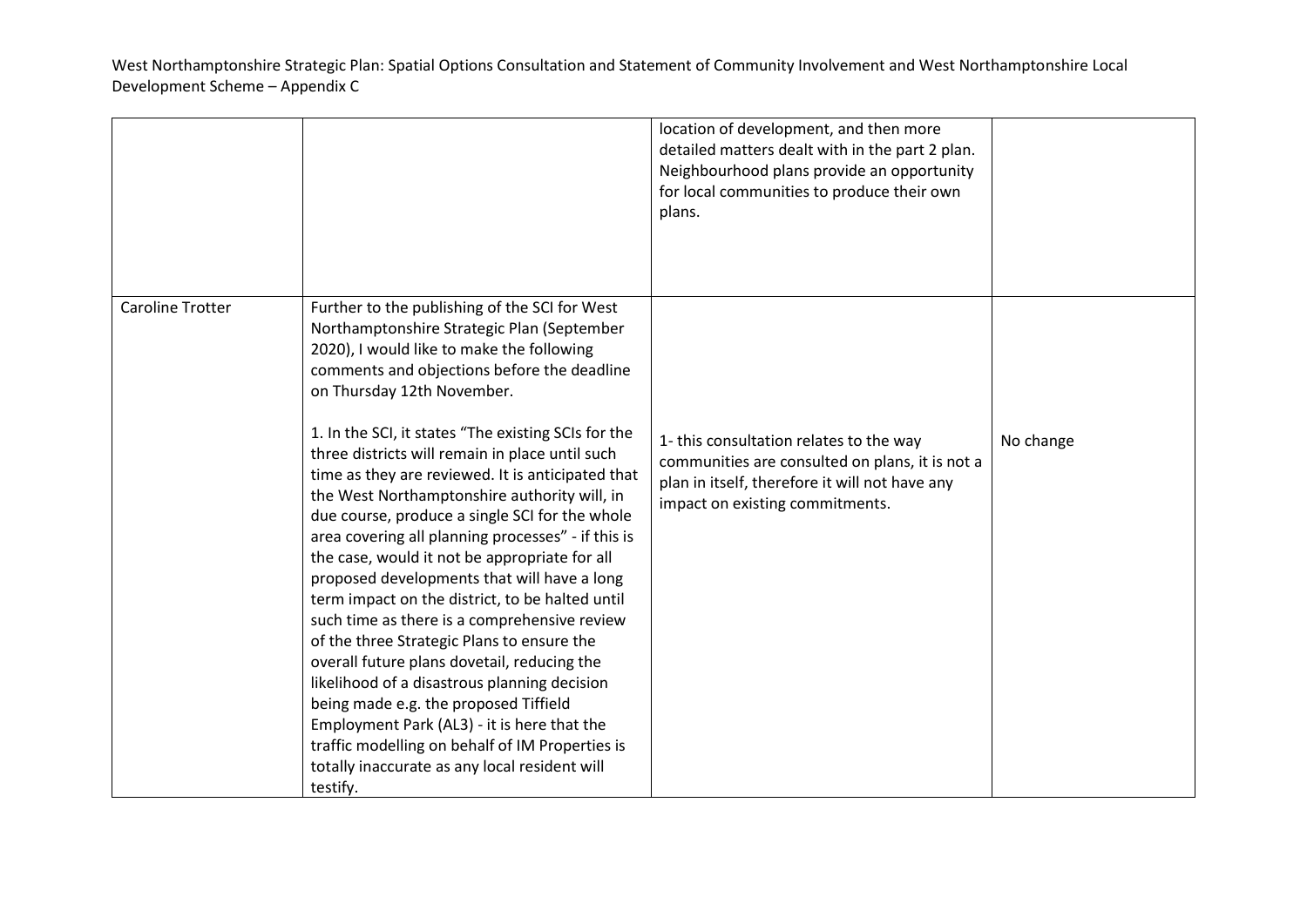| 2. In July 2020 SNC adopted the South<br>Northamptonshire Local Plan - I understand the<br>consultation period ran for 6 weeks 20th Feb<br>2020 to 3rd April 2020, you will note that over<br>a week of the consultation fell during<br>Lockdown, perhaps the decision to adopt the<br>SN Local Plan (2) should have been delayed<br>until the pandemic was under control as many<br>of the decisions taken may be inappropriate in<br>the new post pandemic era. It's also worth<br>noting that the 6 week consultation period was<br>curtailed as all public places where the Local<br>Plan could be viewed had closed. I would<br>therefore state that there was NOT a statutory<br>six week consultation period!                                                               | 2- comments noted.                                                     |  |
|------------------------------------------------------------------------------------------------------------------------------------------------------------------------------------------------------------------------------------------------------------------------------------------------------------------------------------------------------------------------------------------------------------------------------------------------------------------------------------------------------------------------------------------------------------------------------------------------------------------------------------------------------------------------------------------------------------------------------------------------------------------------------------|------------------------------------------------------------------------|--|
| 3. To return to the proposed Tiffield<br>Employment Park, not only is the traffic<br>modelling suspect but the plan itself is riddled<br>with weaknesses e.g. there is a surfeit of<br>warehousing in the local area, some of which I<br>understand has been empty or unsold for many<br>months/years - Brackley, Silverstone Business<br>Park, Tove Valley Business Park, Pury Hill<br>Business Park, Brackmills, Grange Park not to<br>mention the vast areas due for development<br>alongside the M1 from Junctions 19 to 14. The<br>proposed pedestrian crossing across A43<br>between the new Tiffield roundabout and the<br>Tove roundabout will not only cause further<br>traffic problems but it's positioning will not<br>encourage its use by pedestrians/cyclists/horse | 3 these comments relate to a specific proposal<br>rather than the SCI. |  |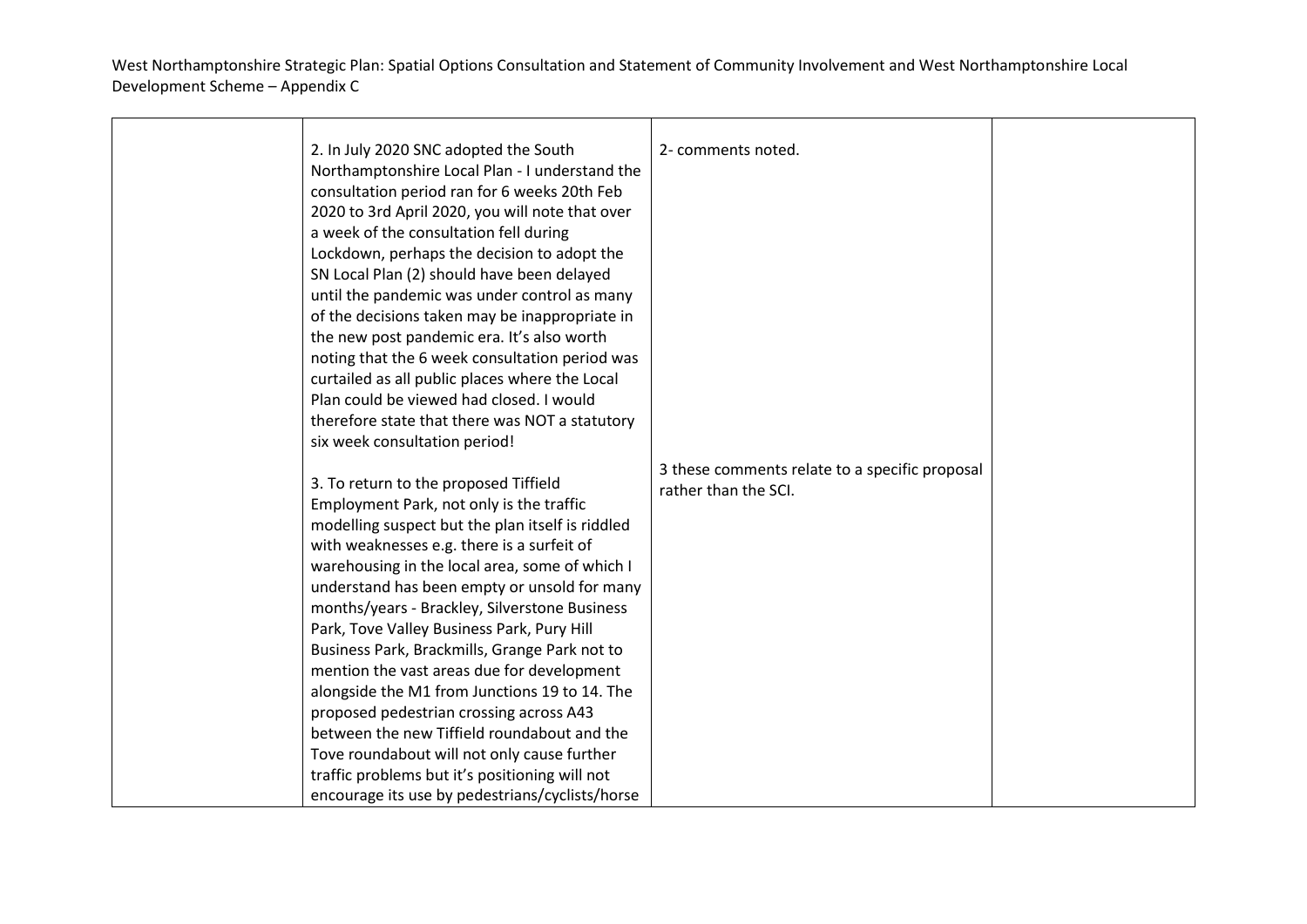| riders possibly resulting in lethal 'dashes'                                                                                                                                                                                                                                                                                                                                                                                                                                    |                                                                                 |  |
|---------------------------------------------------------------------------------------------------------------------------------------------------------------------------------------------------------------------------------------------------------------------------------------------------------------------------------------------------------------------------------------------------------------------------------------------------------------------------------|---------------------------------------------------------------------------------|--|
| across the A43.                                                                                                                                                                                                                                                                                                                                                                                                                                                                 |                                                                                 |  |
| 4. Employment - I understand that the SN Local<br>Plan suggests the requirement for local<br>employment to encourage those living in the<br>area to work locally rather than commute out.<br>However if we look at the cost of housing in the<br>SNC area, those seeking employment will be<br>too highly skilled to work in distribution units.<br>Building these warehousing units will merely<br>encourage commuting inwards thus defeating<br>the object of the Local Plan. | 4 - these comments relate to a specific<br>proposal rather than the SCI.        |  |
| 5. Focusing on AL1 Woolgrowers, developing<br>this piece of land will further clog up the traffic<br>on A5/A43 both important arterial roads. This<br>in turn will have a serious impact on the local<br>minor roads and villages.                                                                                                                                                                                                                                              | 5 - these comments relate to a specific<br>proposal rather than the SCI.        |  |
| 6. This will also apply to AL2, Bell Plantation                                                                                                                                                                                                                                                                                                                                                                                                                                 | 6 - these comments relate to a specific<br>proposal rather than the SCI.        |  |
| 7. Much of the proposed SN Strategic Plan<br>incorporates the existence of the Towcester<br>Relief Road which is now referred to as the<br>"Estate Relief Road" from which obviously,<br>once it's eventually built, will merely provide<br>access to A43 for the Wood Burcote estate<br>properties. The lack of a Towcester Relief Road<br>must demonstrate that the 'traffic modelling' is<br>now out of date and therefore irrelevant.<br>Please see page 4 of Montagu Evans | 7 - these comments relate to a specific<br>planning matter rather than the SCI. |  |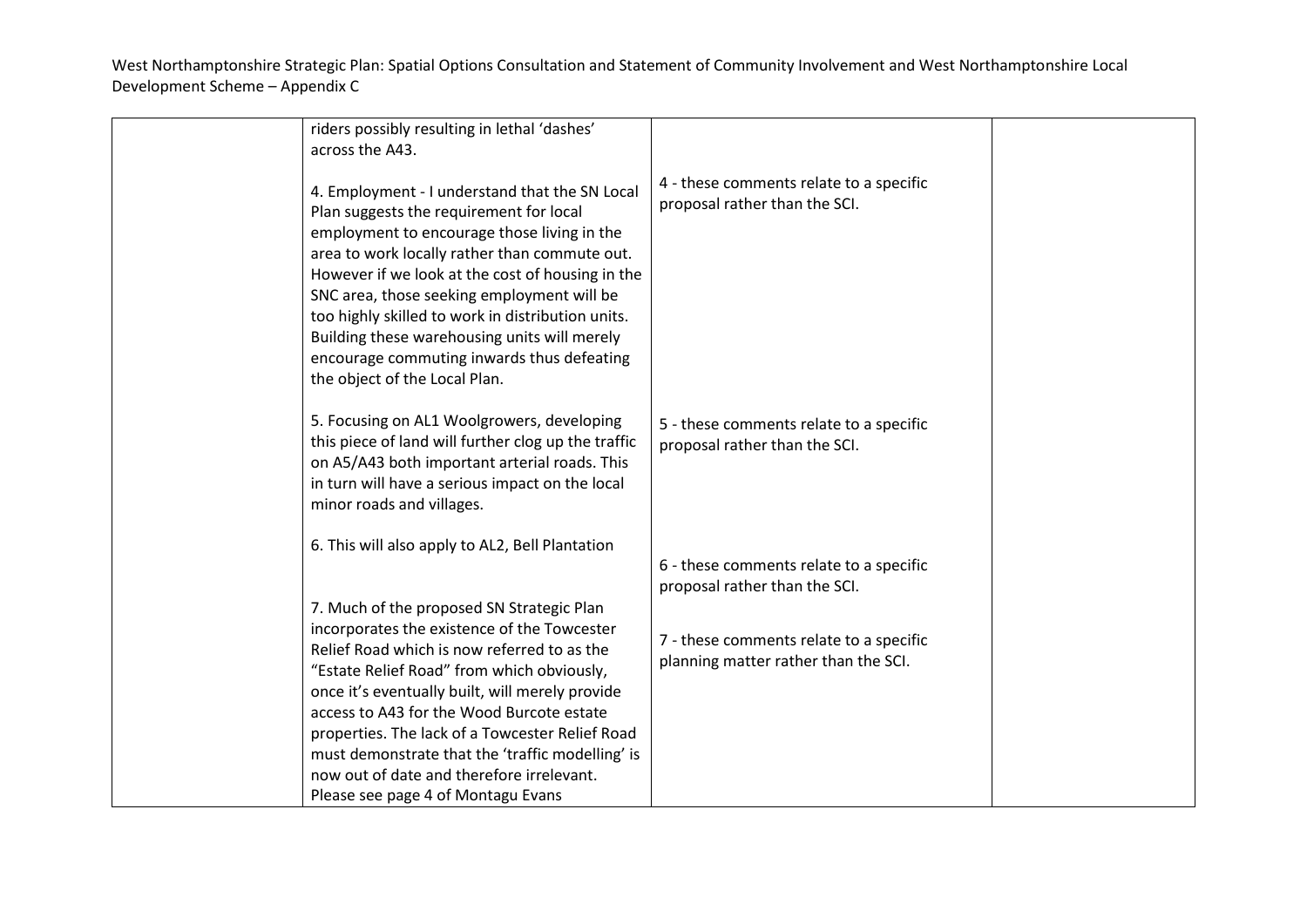|                                                     | Independent Assessment on behalf of IM<br>Properties.                                                                                                                                                                                                                                                                                                                                                                                                |                                                                                                                                                                                                                                                                                                                          |           |
|-----------------------------------------------------|------------------------------------------------------------------------------------------------------------------------------------------------------------------------------------------------------------------------------------------------------------------------------------------------------------------------------------------------------------------------------------------------------------------------------------------------------|--------------------------------------------------------------------------------------------------------------------------------------------------------------------------------------------------------------------------------------------------------------------------------------------------------------------------|-----------|
|                                                     | 8. From a residential property development<br>point of view, the village of Greens Norton is<br>threatened with two large housing<br>development sites, these will not only impact<br>on the local road system but also increase the<br>chance of flooding and put the aged sewage<br>system under immense strain.                                                                                                                                   | 8 - these comments relate to a specific<br>planning matter rather than the SCI.                                                                                                                                                                                                                                          |           |
|                                                     | I could go on for pages with my objections but<br>suffice it to say - a review of the Local Plan is<br>paramount if detrimental planning decisions<br>are to be prevented. Once built there is no<br>going back!                                                                                                                                                                                                                                     |                                                                                                                                                                                                                                                                                                                          |           |
|                                                     | Thank you for your time and I look forward to<br>receiving your comments.                                                                                                                                                                                                                                                                                                                                                                            |                                                                                                                                                                                                                                                                                                                          |           |
| Maidwell with<br><b>Draughton Parish</b><br>Council | Whilst it was agreed that the consultation<br>seemed very comprehensive, concern was<br>expressed that, because of much more<br>digitalisation owing to the current situation,<br>this could disenfranchise some of the<br>population, who may not have computers or a<br>good, reliable broadband, and it was therefore<br>felt important that face-to-face consultations<br>as previously held in libraries/village halls etc<br>were carried out. | Comments noted, the SCI recognises<br>(paragraph 3.1.5) that whilst digitalisation is<br>an efficient way of communicating for many, it<br>is not a suitable tool for some and it is<br>important to take reasonable steps to ensure<br>that sections of the community that do not<br>have internet access are involved. | No change |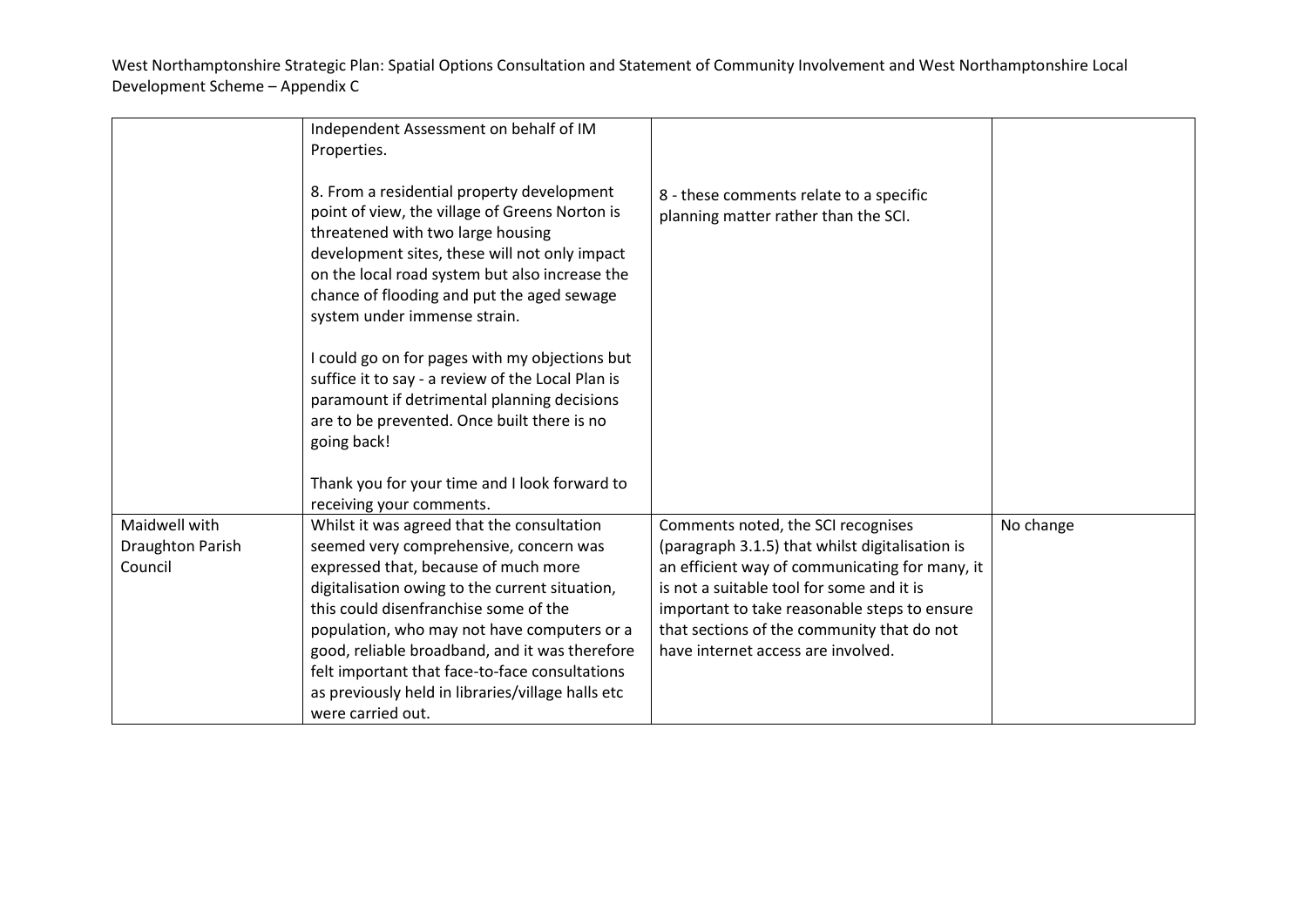| Mr Fry - Barratt Homes<br><b>Harriet Notley</b>    | No comment to make. The Statement of<br>community involvement, however appears as<br>more of a scoping of options to enable the SCI<br>to be drawn.<br>I would like to see the British Horse Society<br>consulted in the strategic plan. Horse riders<br>and owners are all too often overlooked but<br>Rights of Way that are safe not only provide<br>off-road access for horse riders but walkers and<br>cyclists too. | Noted. The SCI is in its full form, for the<br>purposes of the Strategic Plan. As noted at<br>paragraph 1.5.1, the existing SCIs will remain<br>in place for planning matters outside of the<br>Strategic Plan.<br>The British Horse Society is on the database<br>and will be consulted. | No Change |
|----------------------------------------------------|---------------------------------------------------------------------------------------------------------------------------------------------------------------------------------------------------------------------------------------------------------------------------------------------------------------------------------------------------------------------------------------------------------------------------|-------------------------------------------------------------------------------------------------------------------------------------------------------------------------------------------------------------------------------------------------------------------------------------------|-----------|
| LivingStreetsNorthampt<br>on (Eluned Lewis-Nichol) | As Living Streets Northampton we are a local<br>group concerned with making Northampton's<br>roads safer for cyclists and walkers. We would<br>like to be involved in any consultation process<br>involving the development of Northampton's<br>cycling and walking infrastructure.                                                                                                                                       | Living Streets is on the database and will be<br>consulted.                                                                                                                                                                                                                               | No change |
| <b>Rupert Knowles</b>                              | This is part of a creeping exercise in reducing<br>involvement and participation as it gets tied up<br>in terminology and things the public get more<br>and more remote from.                                                                                                                                                                                                                                             | The intention of the SCI is to set out<br>mechanisms to engage with the public and<br>stakeholders, not to reduce involvement.                                                                                                                                                            | No change |
|                                                    | The moment in the planning process that the<br>public understands is the final one: the one<br>when a piece of unsuitable and unpopular<br>development is imminent on their doorstep.<br>Time must be allowed for locals to discuss and<br>marshal objections at this stage if necessary.                                                                                                                                 | Involvement in the plan making process<br>enables the public to engage far earlier than<br>when development is imminent. The SCI sets<br>out how this can happen.                                                                                                                         | No change |
|                                                    | The Localism Act (2011) contained key<br>initiatives:<br>1. Neighbourhood Planning: that enables                                                                                                                                                                                                                                                                                                                          |                                                                                                                                                                                                                                                                                           |           |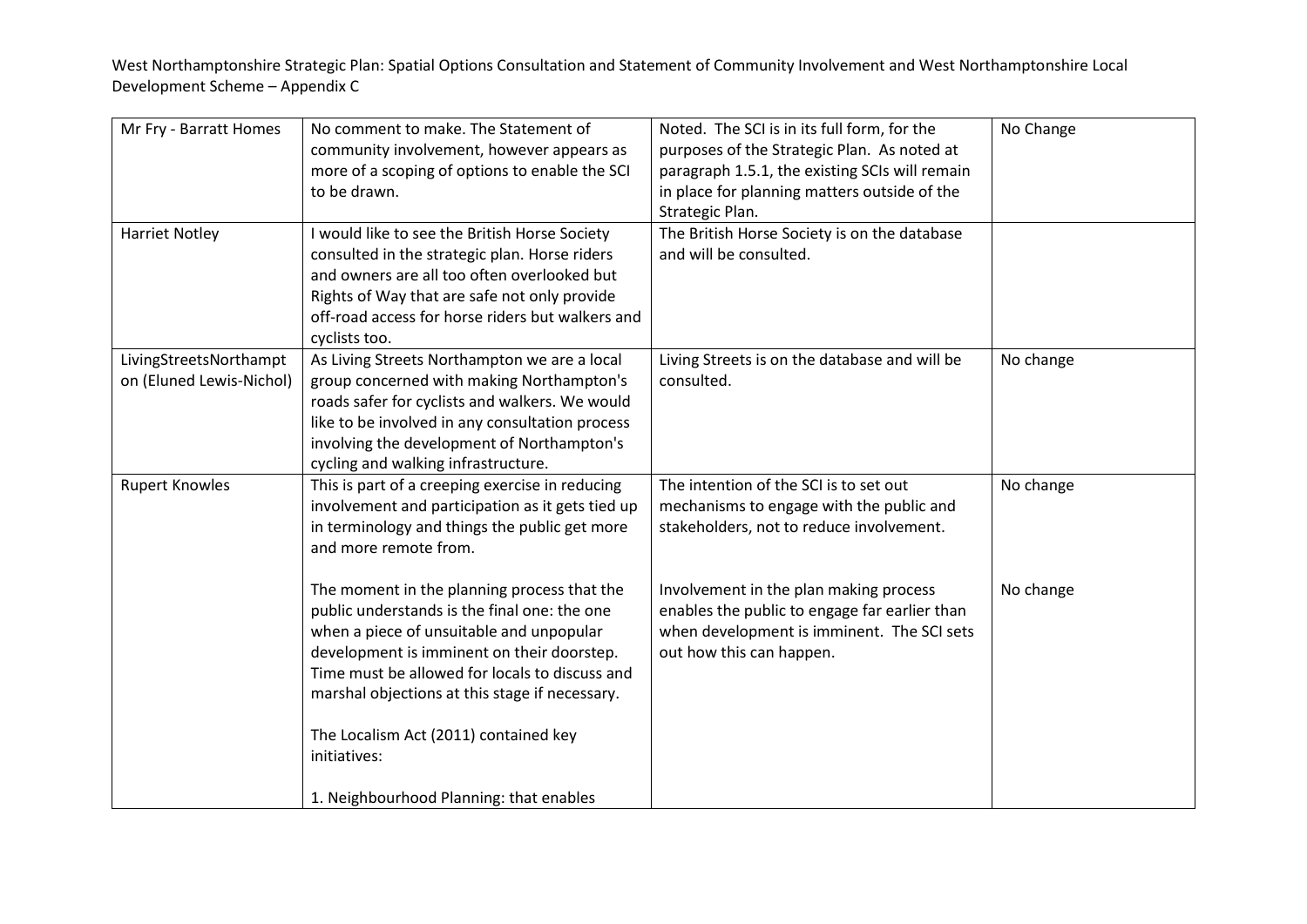|                                        | communities to write their own plans to shape<br>development within their neighbourhood.<br>2. The Duty to Cooperate: the Council is<br>required to cooperate with other authorities,<br>statutory bodies and organisations when<br>producing Local Development Documents.<br>3. Consultation before applying for planning<br>permission: a requirement for planning<br>applicants to consult local communities before<br>applying for planning permission<br>It is the last of these that really allows local<br>communities to get involved and it is this stage<br>that this government is trying to remove on the<br>pretext that planning disputes are holding up<br>house building. There is planning permission<br>extant for a million new homes and the hold-up<br>is with developers sitting on their assets, not<br>with the planning process.<br>West Northants needs to publicise the truth<br>and not baffle the public with eyewash! | This SCI does not deal with consultation on<br>planning applications, this is dealt with in each<br>of the respective SCIs produced bythe districts<br>that merged to form West Northamptonshire.<br>Paragraph 5.1.2 states that it is anticipated<br>that these will be reviewed to set out how WN<br>council will undertake such consultations. | No change |
|----------------------------------------|-----------------------------------------------------------------------------------------------------------------------------------------------------------------------------------------------------------------------------------------------------------------------------------------------------------------------------------------------------------------------------------------------------------------------------------------------------------------------------------------------------------------------------------------------------------------------------------------------------------------------------------------------------------------------------------------------------------------------------------------------------------------------------------------------------------------------------------------------------------------------------------------------------------------------------------------------------|---------------------------------------------------------------------------------------------------------------------------------------------------------------------------------------------------------------------------------------------------------------------------------------------------------------------------------------------------|-----------|
| Harborough District<br>Council (Joanna | Plain English and easy to follow, no other<br>comments.                                                                                                                                                                                                                                                                                                                                                                                                                                                                                                                                                                                                                                                                                                                                                                                                                                                                                             | Comments noted                                                                                                                                                                                                                                                                                                                                    | No change |
| Ellershaw)                             |                                                                                                                                                                                                                                                                                                                                                                                                                                                                                                                                                                                                                                                                                                                                                                                                                                                                                                                                                     |                                                                                                                                                                                                                                                                                                                                                   |           |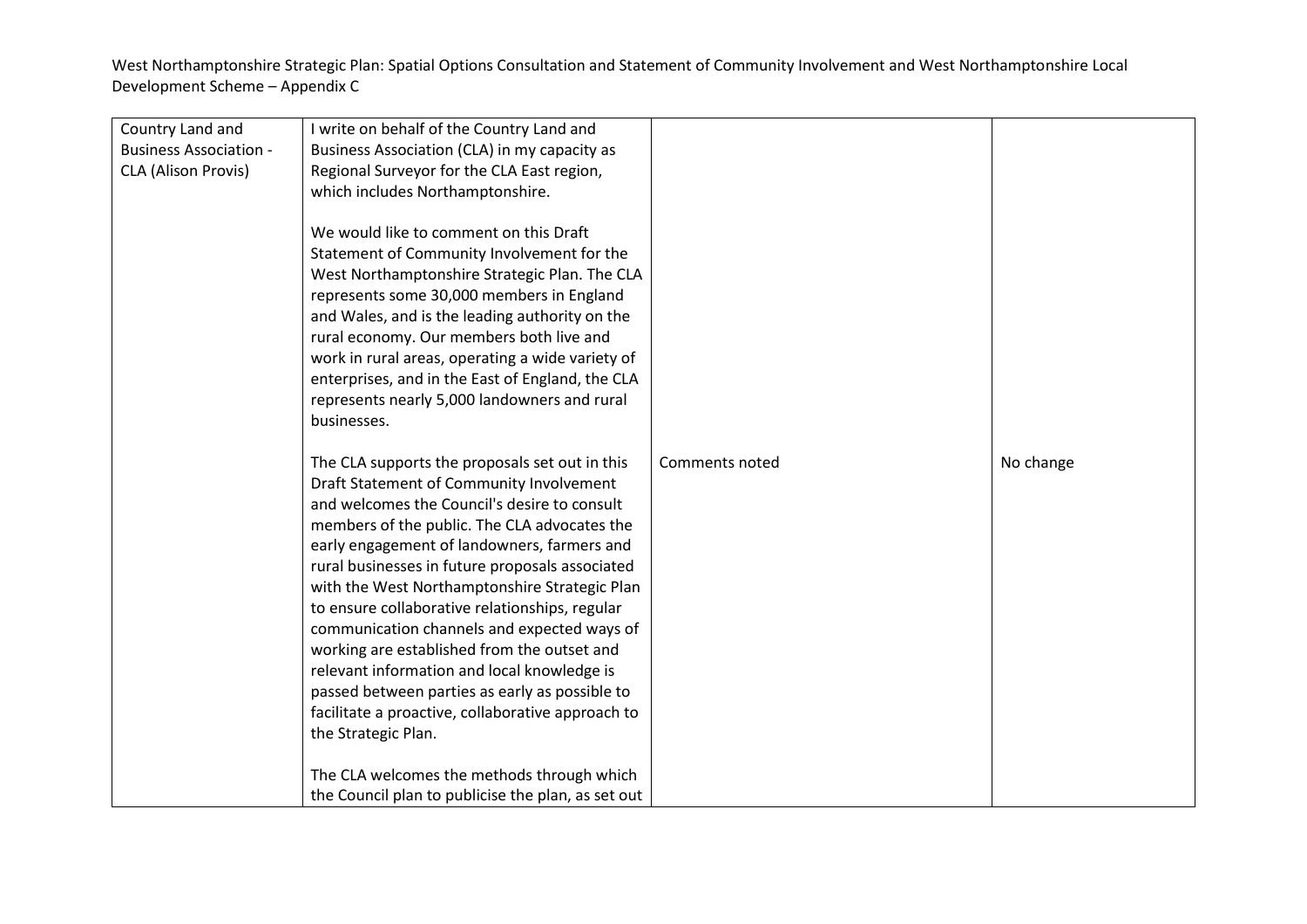| in section 3.3. In respect of any in-person event<br>being held e.g. Public Exhibitions and Meetings<br>and Workshops/Meetings, it is important that<br>the locations for these are considered carefully<br>and include venues suitable for rural<br>communities to access, and that the events are<br>not focussed on urban areas. | The Council would think carefully about<br>locations for any meetings to ensure they<br>were in rural as well as urban locations.         | No change |
|-------------------------------------------------------------------------------------------------------------------------------------------------------------------------------------------------------------------------------------------------------------------------------------------------------------------------------------|-------------------------------------------------------------------------------------------------------------------------------------------|-----------|
| Notwithstanding this, Covid-19 has meant face-<br>to-face events are currently not possible, in<br>which case it is important that a sufficient<br>number of online events are held at varying<br>times throughout the day to communicate<br>information with may have otherwise have<br>been relayed at a face-to-face event.      | Noted. The SCI sets out the need to make<br>adjustments for 'Extraordinary Circumstances'<br>which would include Covid 19 in section 3.8. | No change |
| The CLA would like to be kept informed of work<br>for the West Northamptonshire Strategic Plan<br>going forward so please add the CLA to your list<br>of General Consultation Bodies                                                                                                                                                | The CLA is on the database and will be<br>consulted.                                                                                      |           |
|                                                                                                                                                                                                                                                                                                                                     |                                                                                                                                           |           |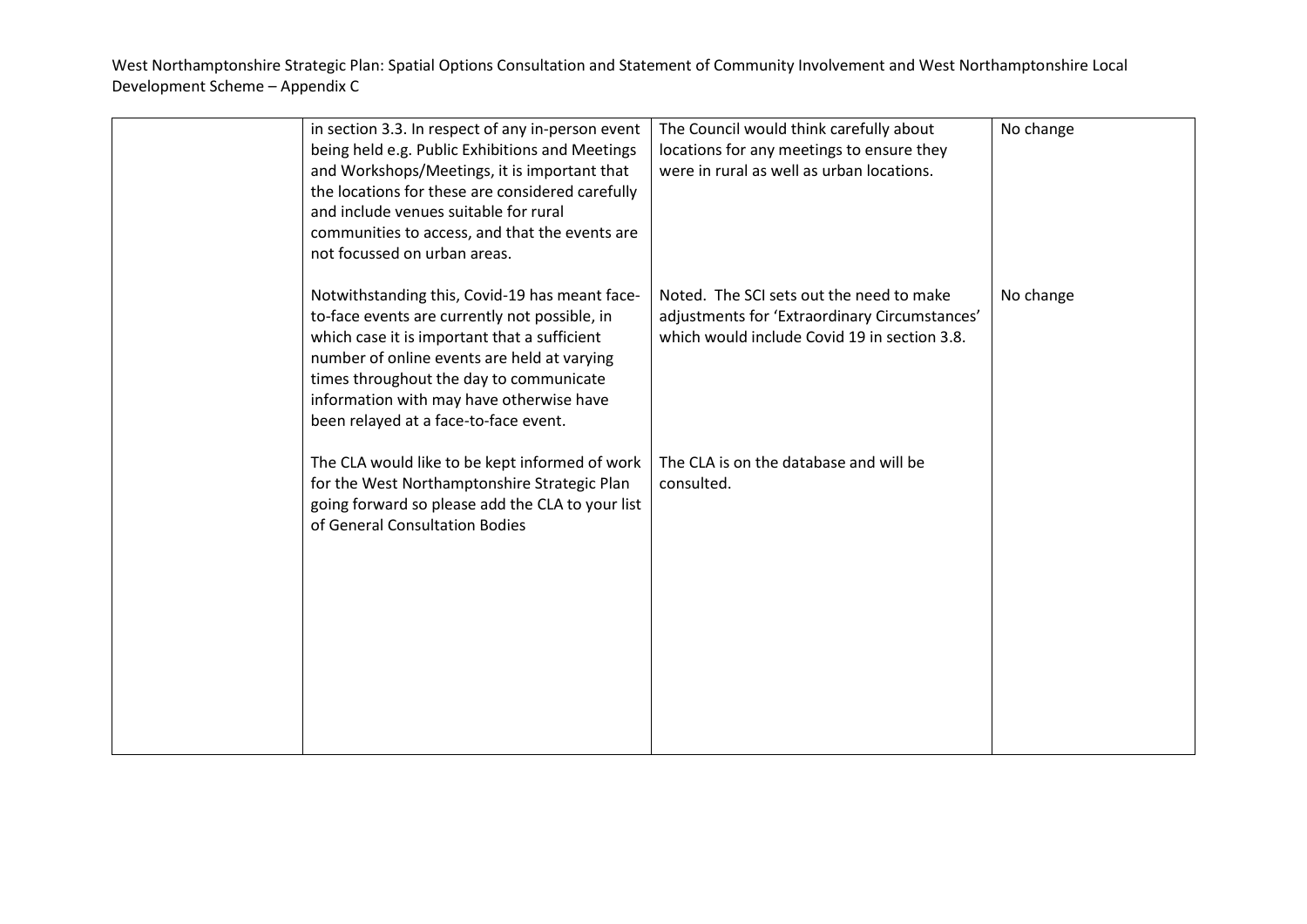| <b>Towcester Town Council</b> | A commitment is made within the statement                                                            | The SCI sets out, in section 3.3, how it is                                                  | No change |
|-------------------------------|------------------------------------------------------------------------------------------------------|----------------------------------------------------------------------------------------------|-----------|
| (Elizabeth Cox)               | on plans to engage with groups which are not                                                         | intended that local communities would                                                        |           |
|                               | adequately represented. It is clear that many                                                        | become aware of consultations, this includes                                                 |           |
|                               | groups remain unaware of consultations on                                                            | the use of social media and informing                                                        |           |
|                               | proposals that might affect them and, as a                                                           | town/parish councils who can use their                                                       |           |
|                               | result, have missed out on the opportunity to                                                        | networks to cascade information.                                                             |           |
|                               | respond.                                                                                             |                                                                                              |           |
|                               | Towcester Town Council would welcome the                                                             | Section 3.7 sets out that a report will be                                                   | No change |
|                               | inclusion of evidence within the consultation                                                        | prepared setting out what consultation                                                       |           |
|                               | which outlines the steps undertaken to engage                                                        | activities have been undertaken.                                                             |           |
|                               | with these groups.                                                                                   |                                                                                              |           |
| East Northamptonshire         | This is a rather brief document, to supplement                                                       | The existing SCIs are referred to in this SCI,                                               |           |
| Council (Anne Dicks)          | the West Northants authorities' existing SCIs.                                                       | there is no need to append them, but they will                                               |           |
|                               | As it will form an important part of a suite of                                                      | be readily linked on the website.                                                            |           |
|                               | documents, we would suggest that the existing                                                        |                                                                                              |           |
|                               | separate statements be appended to this                                                              |                                                                                              |           |
|                               | document.                                                                                            |                                                                                              |           |
|                               |                                                                                                      |                                                                                              |           |
|                               | We note:                                                                                             |                                                                                              |           |
|                               | • Sections on the Statement of Common                                                                | Neighbourhood plan support is beyond the                                                     |           |
|                               | Ground and Neighbourhood Plan support are                                                            | scope of this SCI.                                                                           |           |
|                               | not included in the document.                                                                        |                                                                                              |           |
|                               |                                                                                                      |                                                                                              |           |
|                               | • Two of the districts in the adjoining proposed<br>North Northants unitary authority are not listed | Noted, it is highly unlikely that there would be<br>any duty to co-operate matters with East |           |
|                               | in the Duty to Cooperate section: East                                                               | Northamptonshire and Corby.                                                                  |           |
|                               | Northamptonshire and Corby, although these                                                           |                                                                                              |           |
|                               | would be represented through the North                                                               |                                                                                              |           |
|                               | Northamptonshire Joint Planning and Delivery                                                         |                                                                                              |           |
|                               | Unit in any event.                                                                                   |                                                                                              |           |
|                               | • As Covid-19 is likely to be with us for some                                                       | The pandemic is not dealt with in a footnote                                                 |           |
|                               | time and it is acknowledged that this document                                                       | but is dealt with in a full section dealing with                                             |           |
|                               | will be an interim one; until the new West                                                           | 'Extraordinary Circumstances'.                                                               |           |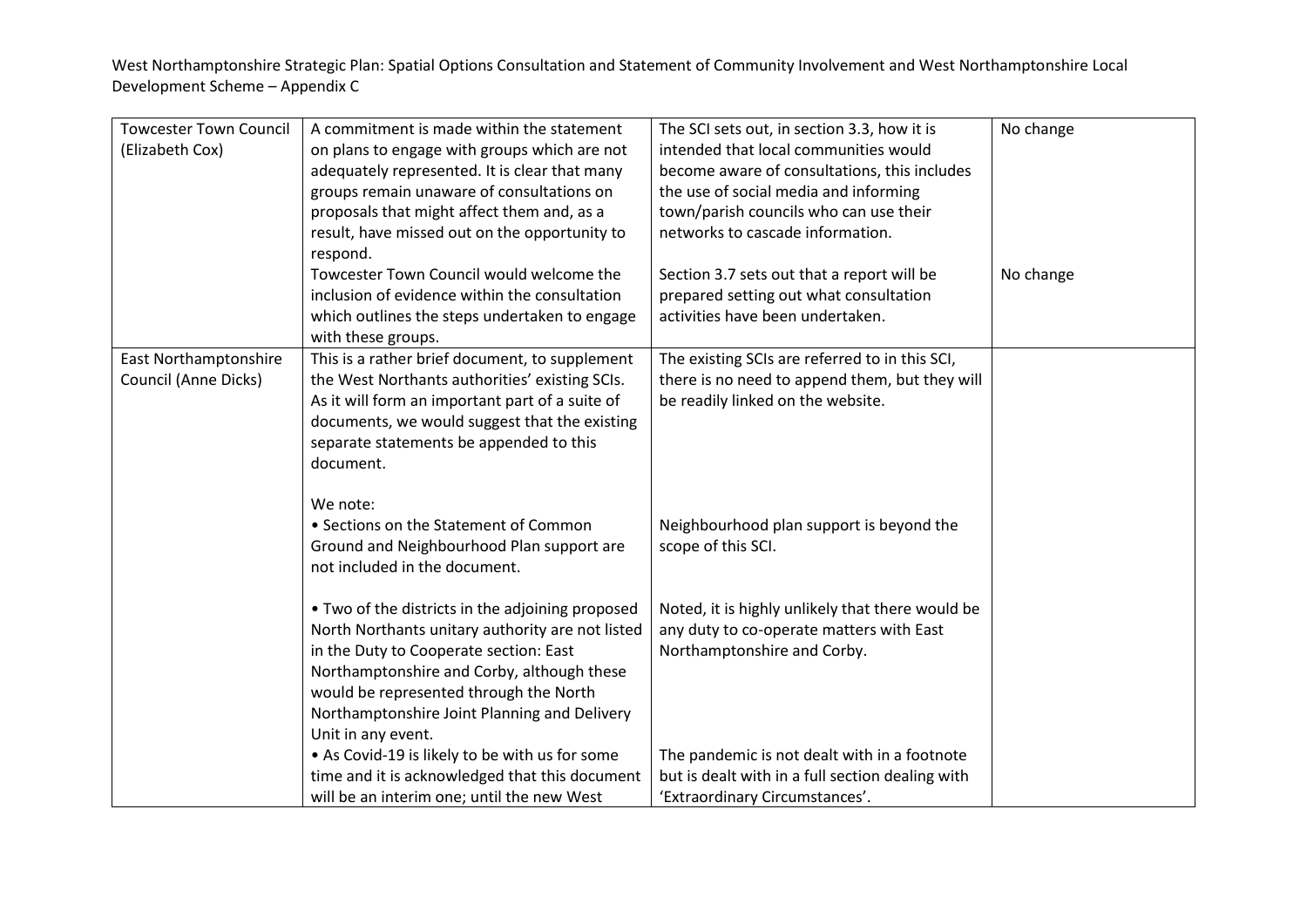| Northants authority produces a replacement    |  |
|-----------------------------------------------|--|
| SCI, we would suggest that the pandemic       |  |
| should have a more prominent headline status, |  |
| rather than a footnote to this document.      |  |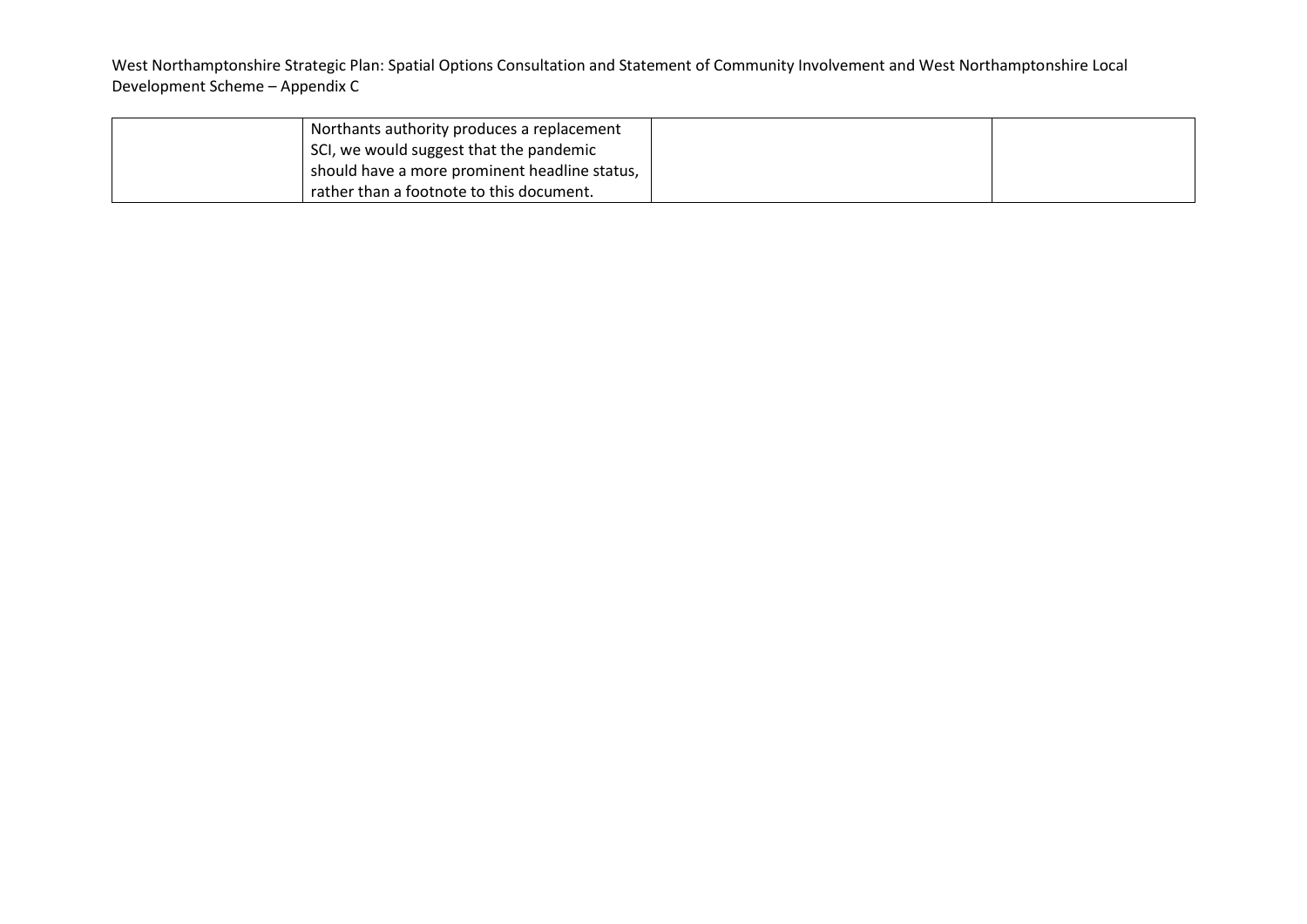| <b>Thames Water Utilities</b> |                                                  |                                               |           |
|-------------------------------|--------------------------------------------------|-----------------------------------------------|-----------|
|                               | Thank you for consulting Thames Water on the     |                                               |           |
| Ltd (Thames Water)            | above document. Thames Water is the              |                                               |           |
|                               | statutory water and sewage undertake for the     |                                               |           |
|                               | area and is hence a "specific consultation body" |                                               |           |
|                               | in accordance with the Town & Country            |                                               |           |
|                               | Planning (Local Development) Regulations         |                                               |           |
|                               | 2012.                                            |                                               |           |
|                               |                                                  |                                               |           |
|                               | <b>General Comments</b>                          |                                               |           |
|                               | New developments have the potential to           | The comments relate to planning application   | No change |
|                               | increase the requirements for water and          | matters, these are dealt with in the existing |           |
|                               | wastewaterinfrastructure. Thames Water will      | SCI's                                         |           |
|                               | deliver any necessary network reinforcement      |                                               |           |
|                               |                                                  |                                               |           |
|                               | works required to support new development        |                                               |           |
|                               | which will be funded by the Infrastructure       |                                               |           |
|                               | Charge. However, the timescales for delivery of  |                                               |           |
|                               | new infrastructure can be significant. In order  |                                               |           |
|                               | to ensure that development is aligned with any   |                                               |           |
|                               | necessary water and/or wastewater                |                                               |           |
|                               | infrastructure upgrades necessary to support     |                                               |           |
|                               | the development, and to minimise the need for    |                                               |           |
|                               | phasing conditions to be                         |                                               |           |
|                               | sought on planning approvals to prevent the      |                                               |           |
|                               | occupation of development ahead of the           |                                               |           |
|                               | delivery of any necessary network                |                                               |           |
|                               | reinforcement works, developers are              |                                               |           |
|                               | encouraged to discuss their proposals and        |                                               |           |
|                               | infrastructure requirements with Thames          |                                               |           |
|                               |                                                  |                                               |           |
|                               | Water at an early stage.                         |                                               |           |
|                               | As such we would welcome inclusion of text       |                                               |           |
|                               |                                                  |                                               |           |
|                               | within the SCI encouraging applicants to seek    |                                               |           |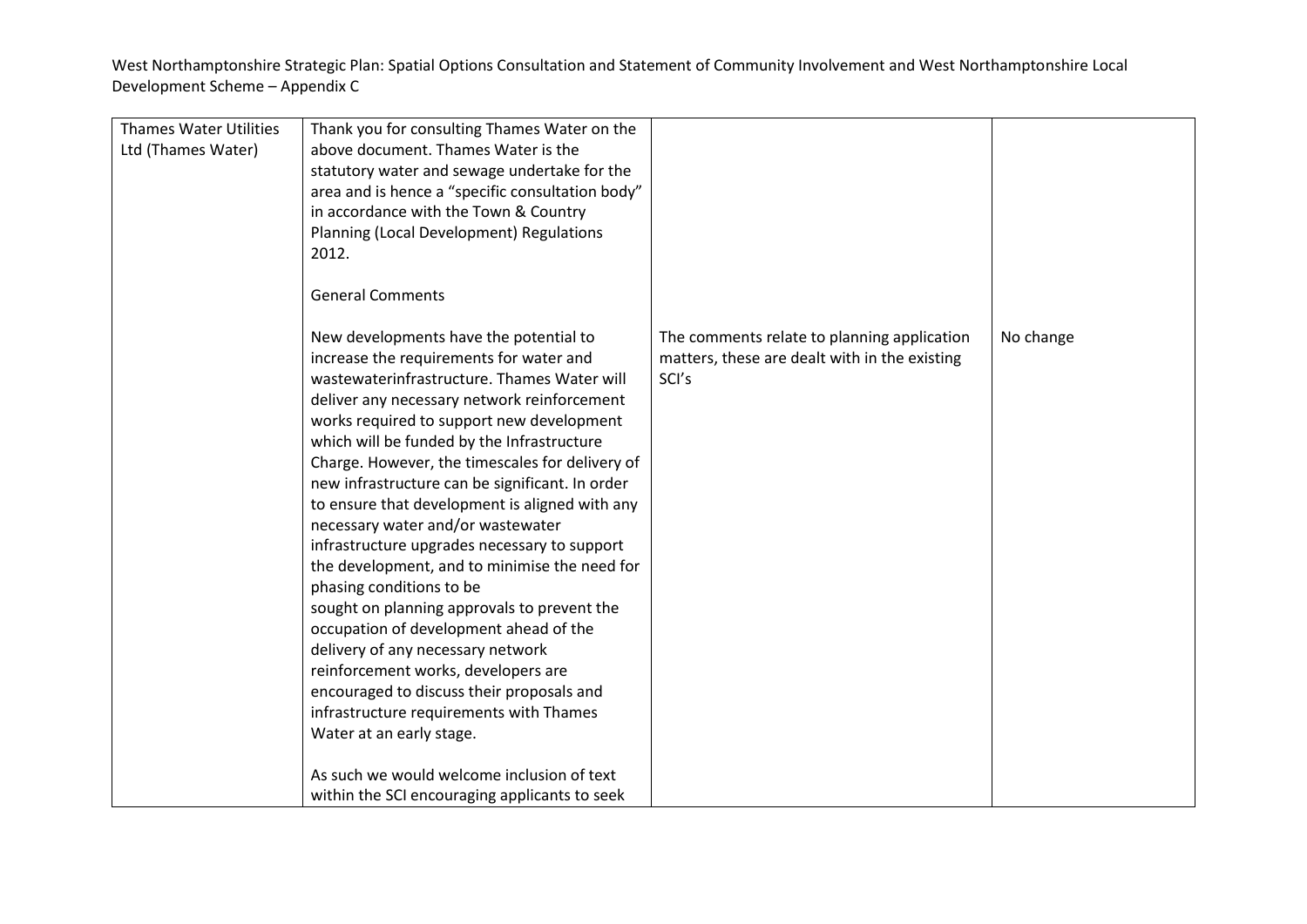| preapplication advice from Thames Water to<br>discuss water and wastewater infrastructure<br>requirements ahead of the submission of any<br>application. Further information for developers<br>and land promoters on pre-planning enquiries<br>can be found at:<br>https://www.thameswater.co.uk/preplanning.                                                                                                                                                                                                                                |  |
|----------------------------------------------------------------------------------------------------------------------------------------------------------------------------------------------------------------------------------------------------------------------------------------------------------------------------------------------------------------------------------------------------------------------------------------------------------------------------------------------------------------------------------------------|--|
| A copy of this link could be included in the SCI<br>or on the local authorities website on the<br>preapplication page to encourage developers<br>to utilise Thames Waters pre-application<br>service.                                                                                                                                                                                                                                                                                                                                        |  |
| Encouraging developers to engage with Thames<br>Water would accord with Paragraph 40 of the<br>NPPF which states that local authorities should,<br>where they think this would be beneficial,<br>encourage any applicants who are not already<br>required to do so by law to engage with the<br>local community and, where relevant, with<br>statutory and non-statutory consultees, before<br>submitting their applications.<br>We trust the above is satisfactory, but please<br>do not hesitate to contact us if you have any<br>queries. |  |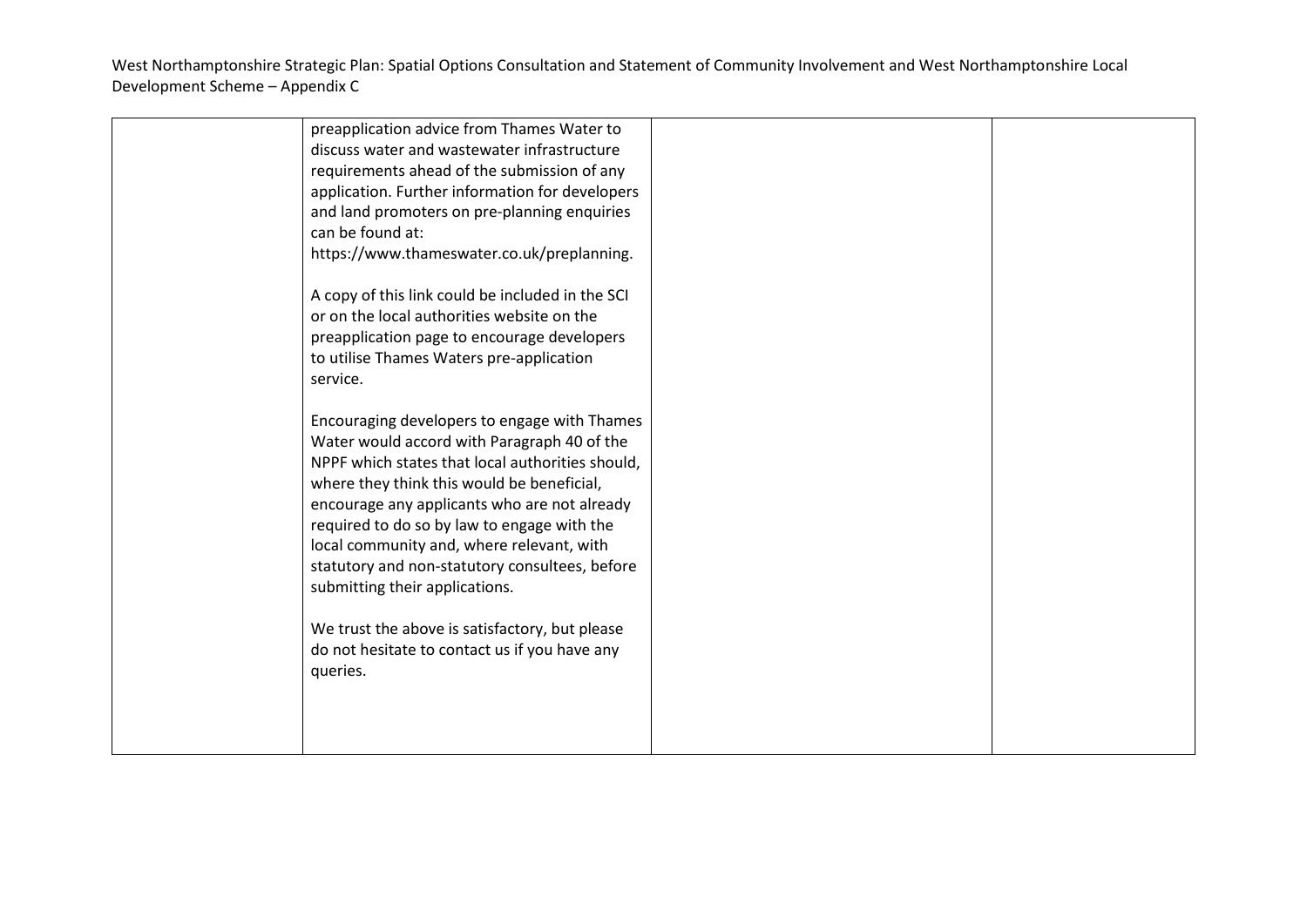| Friends of Northampton | The 16 page document is a useful outline of the | The Friends of Northampton are on the           |                       |
|------------------------|-------------------------------------------------|-------------------------------------------------|-----------------------|
| Castle (Marie Dickie   | who and when of consultation around the         | Council's database and will be consulted.       |                       |
| OBE)                   | production of WN Strategic Plan. Friends of     |                                                 |                       |
|                        | Northampton Castle would like to be included    |                                                 |                       |
|                        | on your data- base for all further stages. We   |                                                 |                       |
|                        | have the following concerns:                    |                                                 |                       |
|                        |                                                 |                                                 |                       |
|                        | there is no specific reference to the need to   | The SCI identifies those bodies where there is  |                       |
|                        | include local history groups among your         | specific requirement to consult, in boxes 1 and |                       |
|                        | consultees, yet these are groups with a strong  | 2 (pages 11 and 12), and acknowledges that      |                       |
|                        | stakeholder interest in planning developments.  | other consultees should be consulted; this      |                       |
|                        |                                                 | would include local history groups - these      |                       |
|                        |                                                 | would be included in box 3 on page 11.          |                       |
|                        |                                                 |                                                 |                       |
|                        | there is reference to the need to make extra    | The list in paragraph 3.1.3 is a non-exhaustive | $3.1.3$ add           |
|                        | efforts to consult with young, elderly and      | list, but agree that economically               | 'economically         |
|                        | BAME groups but no reference to the likely      | disadvantaged neighbourhoods can be added.      | disadvantaged         |
|                        | underrepresentation, in planning consultation,  |                                                 | neighbourhoods' after |
|                        | of economically disadvantaged                   |                                                 | 'young'               |
|                        | neighbourhoods.                                 |                                                 |                       |
|                        | the emphasis on limiting the number and scale   | The SCI does not have an emphasis on limiting   | No change             |
|                        | of face to face, public meetings will impact    | the number of public meetings.                  |                       |
|                        | more on the above groups where they are         |                                                 |                       |
|                        | unskilled in planning matters.                  |                                                 |                       |
|                        |                                                 |                                                 |                       |
|                        | there is a reference to the inclusion of        | The SCI does not have a presumption that        | No change             |
|                        | Neighbourhood Plan groups but the               | Neighbourhood plan groups will be parish        |                       |
|                        | assumption seems to be that these will be       | council led.                                    |                       |
|                        | predominantly, Parish Council led. This is not  |                                                 |                       |
|                        | entirely the case, particularly in urban        |                                                 |                       |
|                        | Northampton.                                    |                                                 |                       |
|                        |                                                 |                                                 |                       |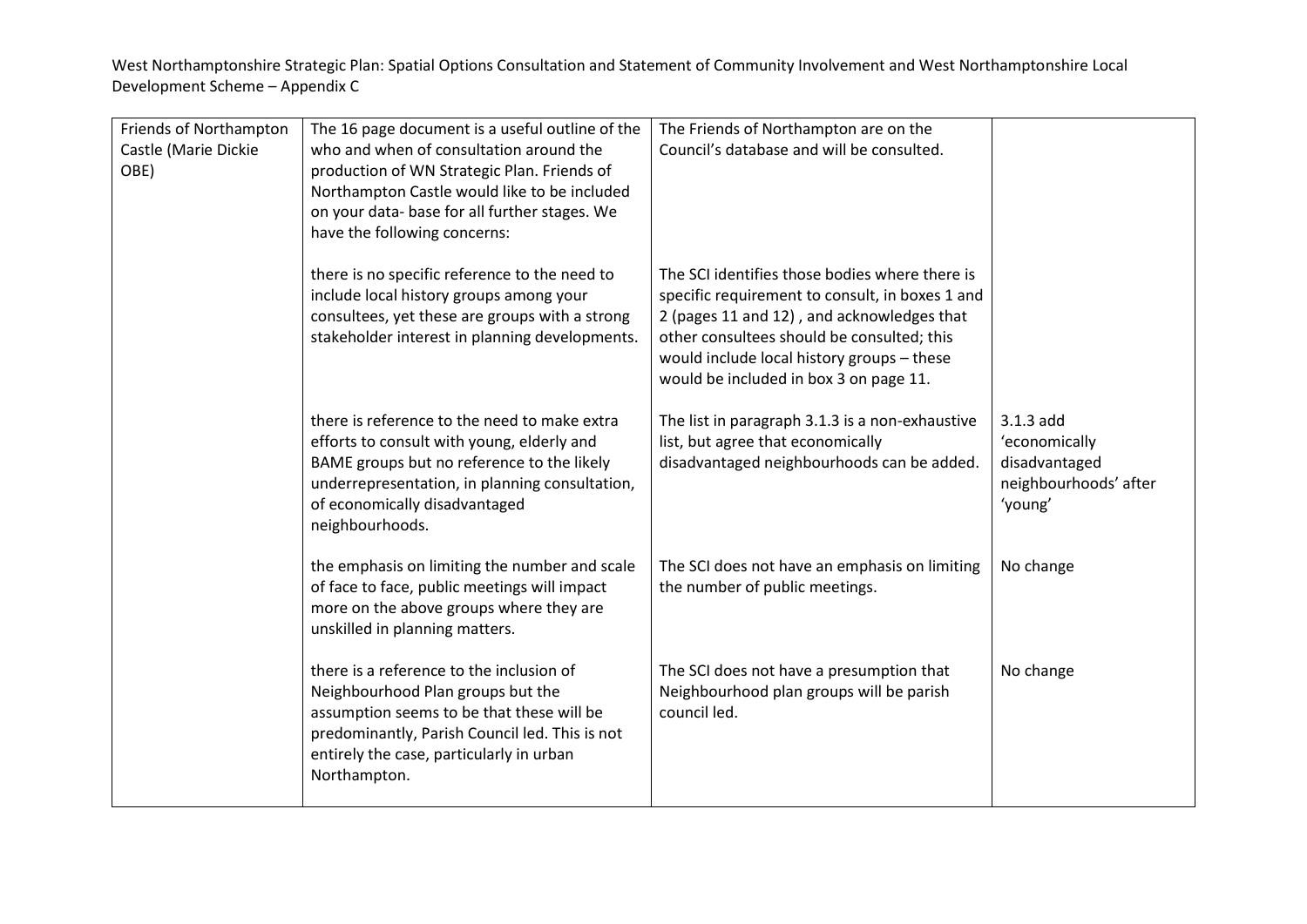| there is no consideration given to the more<br>innovative styles of consultation eg planning                                      | The SCI contains various references to<br>exploring the best ways of engaging:                                                            | No change |
|-----------------------------------------------------------------------------------------------------------------------------------|-------------------------------------------------------------------------------------------------------------------------------------------|-----------|
| for real exercises. The credibility and<br>sustainability of the consultation process would<br>benefit by being less paper based. | • At paragraph 3.1.3 it refers to exploring the<br>best way of consulting and liaising<br>• At paragraph 3.1.5 it refers to exploring new |           |
| Thank you for the opportunity to comment.                                                                                         | methods of communication and<br>engagement<br>• At 3.3.1 it refers to workshops/meetings.                                                 |           |
|                                                                                                                                   |                                                                                                                                           |           |
|                                                                                                                                   |                                                                                                                                           |           |
|                                                                                                                                   |                                                                                                                                           |           |
|                                                                                                                                   |                                                                                                                                           |           |
|                                                                                                                                   |                                                                                                                                           |           |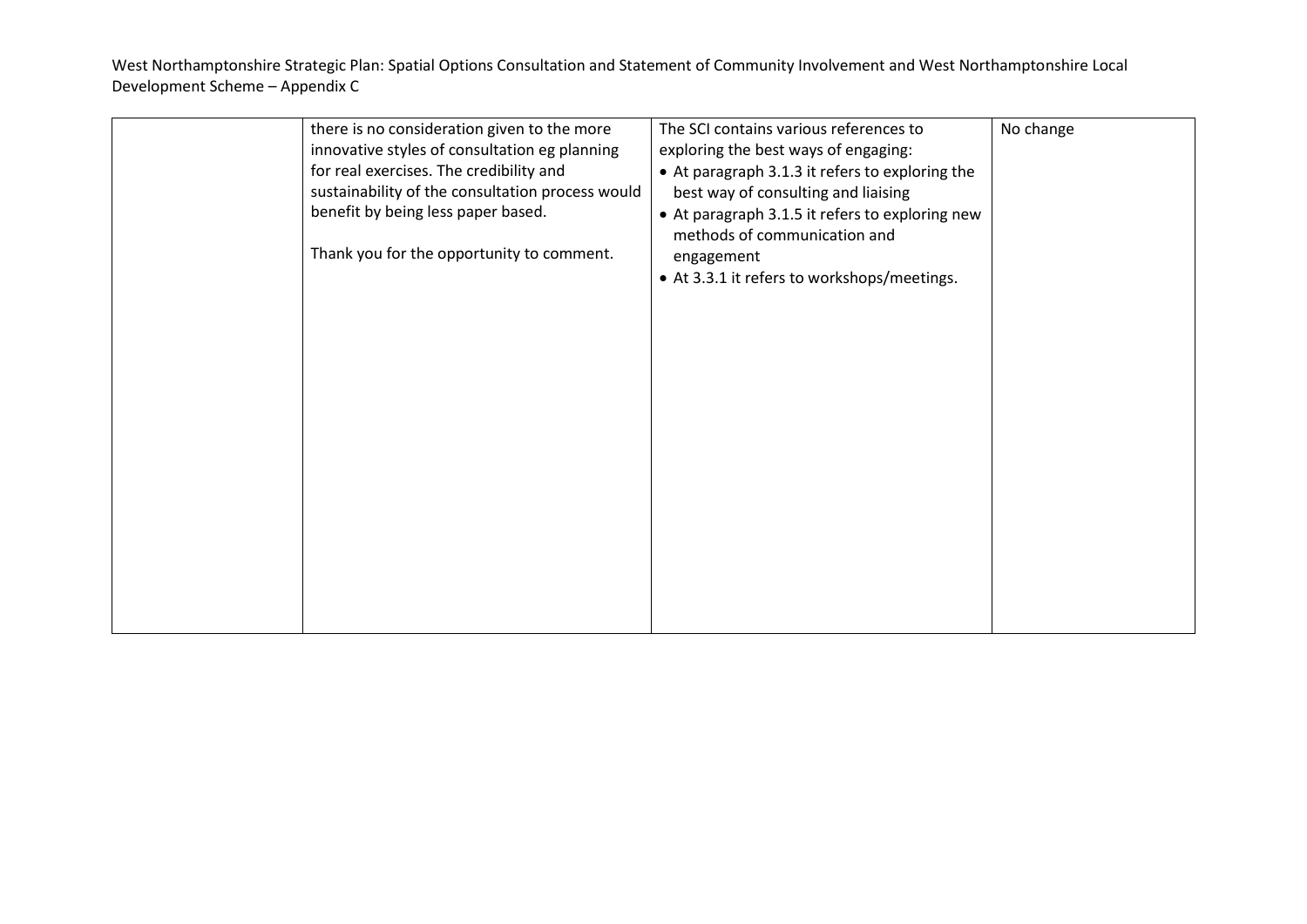| Louise Croft | Further to your email of 29th September I                                                                                                                                                                                                                                                        |                                                |           |
|--------------|--------------------------------------------------------------------------------------------------------------------------------------------------------------------------------------------------------------------------------------------------------------------------------------------------|------------------------------------------------|-----------|
|              |                                                                                                                                                                                                                                                                                                  |                                                |           |
|              | would be grateful if my comments regarding                                                                                                                                                                                                                                                       |                                                |           |
|              | the Strategic Plan can be included, in advance                                                                                                                                                                                                                                                   |                                                |           |
|              | of the deadline at 5pm on 12th November : -                                                                                                                                                                                                                                                      |                                                |           |
|              | The Strategic Plan needs far more joined-up<br>thinking for it to be successful. Currently it is a<br>series of unrelated proposals without due<br>consideration for the area as a whole and the<br>impact for those of us who currently live here.<br>I am particularly concerned regarding the | Noted, the comments made in this response      | No change |
|              | proposed development of Towcester,                                                                                                                                                                                                                                                               | relate to specific planning schemes or matters |           |
|              | specifically Local Plan AL1, AL2 and AL3, which                                                                                                                                                                                                                                                  | that are not dealt with in the SCI.            |           |
|              | in turn adversely affects the nearby villages. I                                                                                                                                                                                                                                                 |                                                |           |
|              | would urge the Planners to reject the IMP                                                                                                                                                                                                                                                        |                                                |           |
|              | proposal forAL3, the consequences of which                                                                                                                                                                                                                                                       |                                                |           |
|              | will be:                                                                                                                                                                                                                                                                                         |                                                |           |
|              |                                                                                                                                                                                                                                                                                                  |                                                |           |
|              | <b>TRAFFIC</b>                                                                                                                                                                                                                                                                                   |                                                |           |
|              | a. Increased traffic will use the villages and                                                                                                                                                                                                                                                   |                                                |           |
|              | hamlets close to the A5 and A43 as rat-runs to                                                                                                                                                                                                                                                   |                                                |           |
|              | avoid the inevitable hold ups at the existing                                                                                                                                                                                                                                                    |                                                |           |
|              | and proposed roundabouts.                                                                                                                                                                                                                                                                        |                                                |           |
|              | b. AL3 and the proposed Hulcote roundabout                                                                                                                                                                                                                                                       |                                                |           |
|              | will turn Northampton Road into a link road                                                                                                                                                                                                                                                      |                                                |           |
|              | between central Towcester and the A43. The                                                                                                                                                                                                                                                       |                                                |           |
|              | safety argument is false as it will merely shift                                                                                                                                                                                                                                                 |                                                |           |
|              | danger from the A43 to the pedestrians and                                                                                                                                                                                                                                                       |                                                |           |
|              | cyclists using the Northampton Road.                                                                                                                                                                                                                                                             |                                                |           |
|              | c. The proposals by IMP for AL3 will lead to tail                                                                                                                                                                                                                                                |                                                |           |
|              | backs on the A5 as far as the racecourse and up                                                                                                                                                                                                                                                  |                                                |           |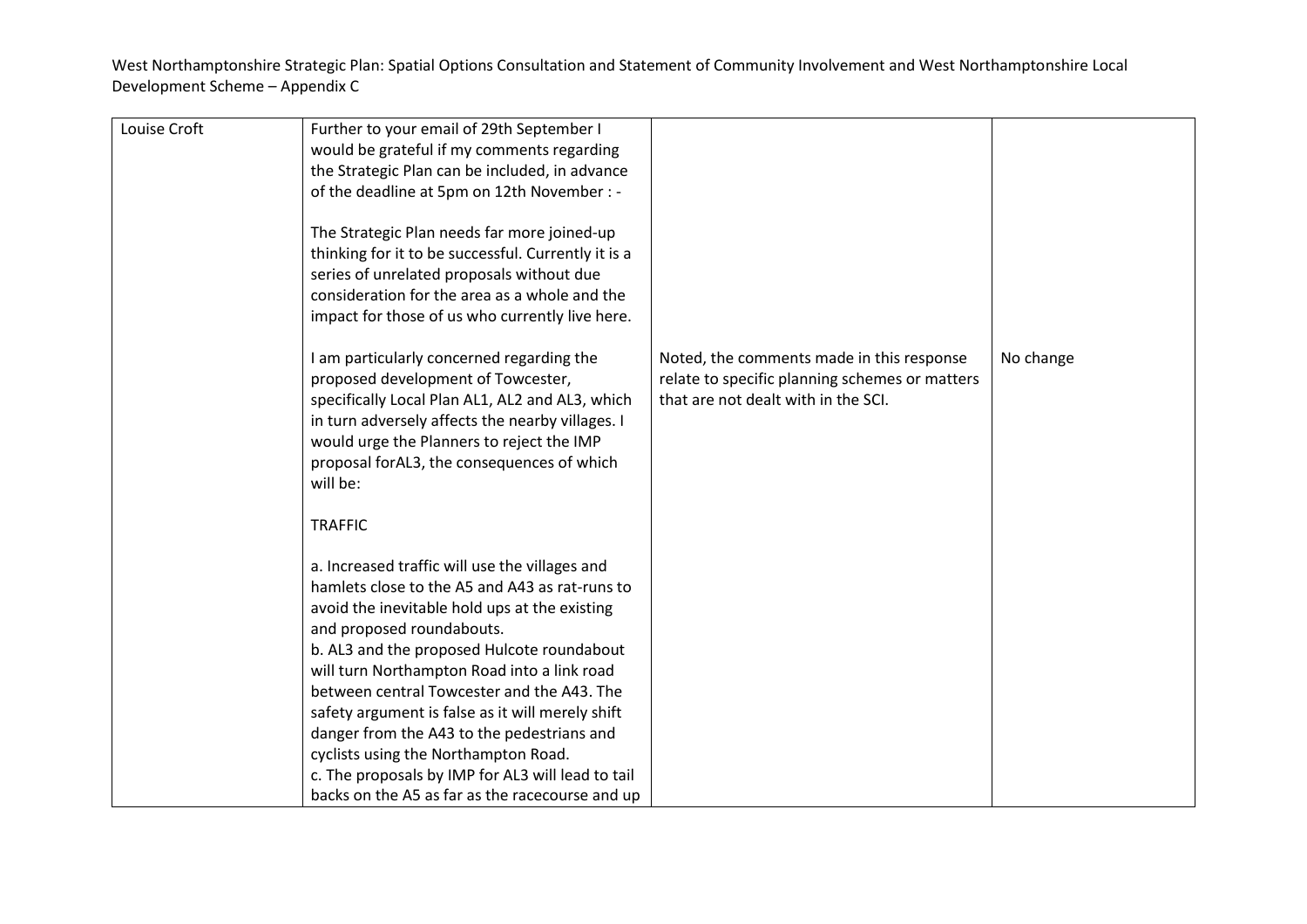| to the Towcester roundabout given the current    |  |
|--------------------------------------------------|--|
| configuration of the Saracen's Head crossroads   |  |
| does not allow for the simultaneous flow of      |  |
| continuous and turning vehicles. This will be    |  |
| worsened during rush hours as this is the        |  |
| nearest junction to Sponne school. If IMP        |  |
| proposes to change the pedestrian controlled     |  |
| lights to become time controlled, it will        |  |
| encourage impatient school children to jaywalk   |  |
| through slow moving traffic.                     |  |
| d. Lead to hold ups between the Towcester        |  |
| roundabout and the proposed Hulcote              |  |
| roundabout (as per the existing stretch of A43   |  |
| between McDonalds and Towcester). IMP is         |  |
| pitching this development on the basis that it   |  |
| will provide up to 1,500 'local' jobs (which is  |  |
| disputable). If that is the case, and those      |  |
| workers are walking or cycling to work           |  |
| (unlikely) there will be a constant flow of      |  |
| pedestrians/cyclists activating the controlled   |  |
| crossing on the A43 and waiting in the central   |  |
| reservation. How can this be desirable or safe?  |  |
| Alternatively, If they use cars to access AL3    |  |
| (much more probable) this will add significantly |  |
| to the traffic in and around Towcester with the  |  |
| attendant light/noise and air pollution.         |  |
|                                                  |  |
| <b>ECONOMIC NEED</b>                             |  |
| This needs to be assessed and agreed for         |  |
| Northamptonshire as a whole county, not as       |  |
| piecemeal allocations. It does not make sense    |  |
| to build an industrial park such as AL3 in green |  |
| fields near to Towcester, when there is already  |  |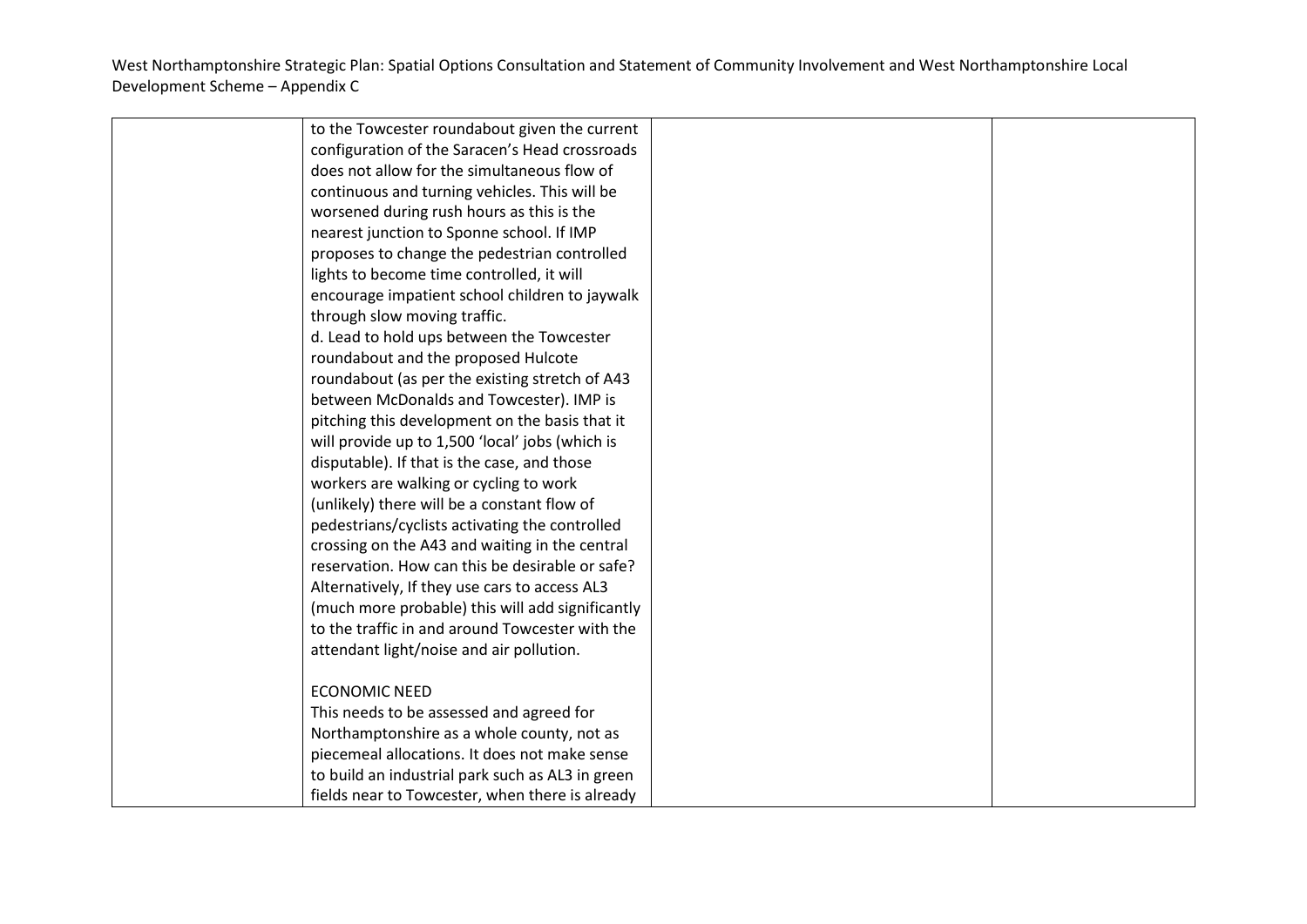| availability of similar developments (either built |  |
|----------------------------------------------------|--|
| or in the process of being so) between             |  |
| Brackley/Silverstone/Collingtree/Grange Park       |  |
| and Panattoni Park, the huge Northampton           |  |
| Gateway, not to mention Brackmills,                |  |
| Wellingborough, DIRFT and other sites flanking     |  |
| the M1 corridor to junction 19. Individual         |  |
| Councils risk being lured into permitting such     |  |
| developments by the promise of increased rate      |  |
| revenue, regardless of whether those units are     |  |
| occupied or not. Once built they cannot be         |  |
| undone.                                            |  |
|                                                    |  |
| <b>HOUSING</b>                                     |  |
| Regarding new housing, I ask that greater          |  |
| priority is given to infrastructure and            |  |
| particularly risk of flooding and sewage           |  |
| treatment before further swathes of new            |  |
|                                                    |  |
| homes are built in the Towcester area.             |  |
| It therefore makes sense that until the two new    |  |
|                                                    |  |
| Unitary Councils have been established, and        |  |
| the UK has successfully recovered from the         |  |
| threat of Covid, any such 'grand schemes' are      |  |
| put on hold and reassessed to ensure they are      |  |
| relevant, cohesive and beneficial for the years    |  |
| ahead. Indeed, there has never been a greater      |  |
| need for 'strategic' to mean exactly that.         |  |
|                                                    |  |
| Please could you acknowledge receipt?              |  |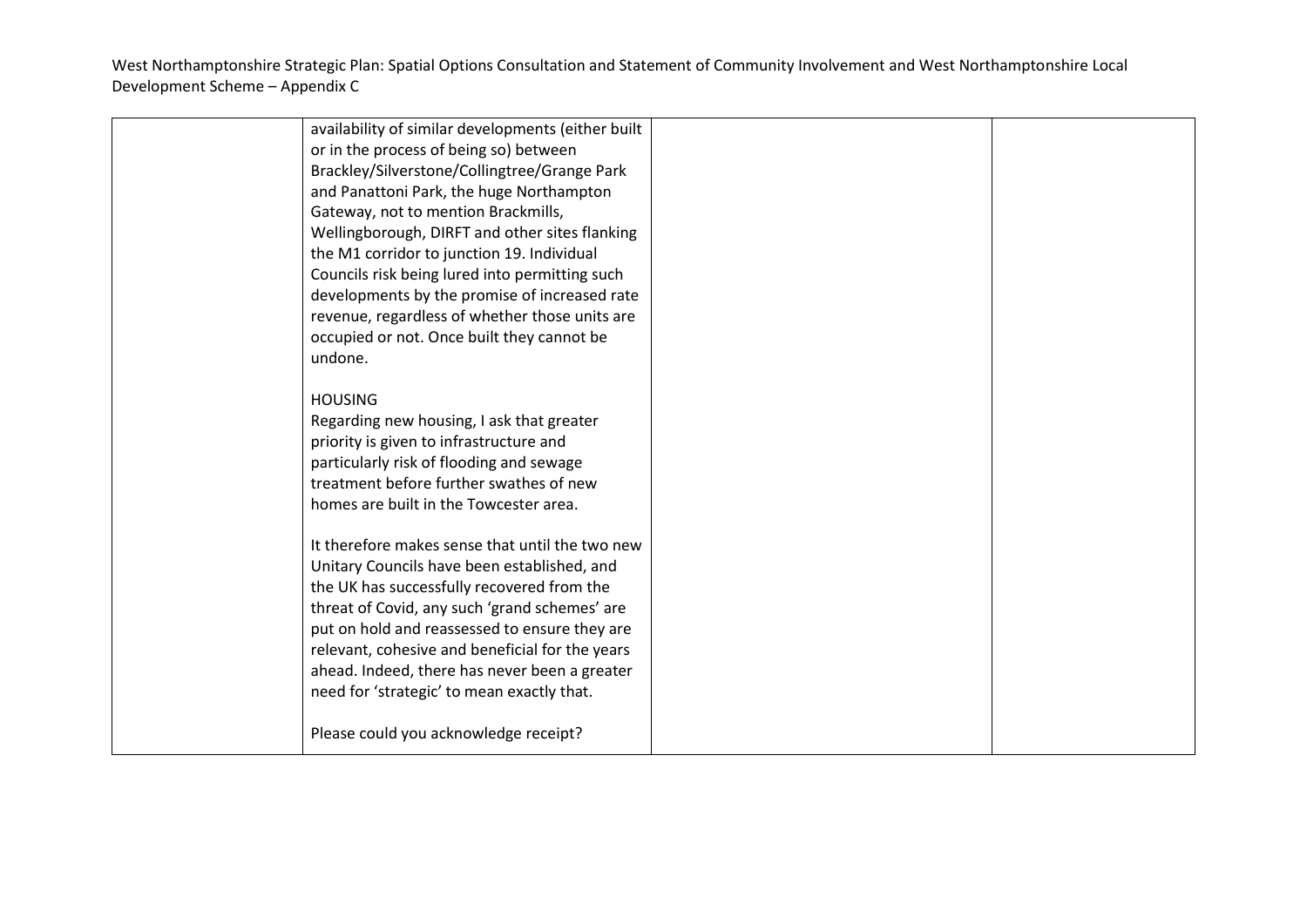| Radstone Parish              | Following review of the draft Statement of       | The section headed 'Town/Parish Councils'     | Add footnote (page10)     |
|------------------------------|--------------------------------------------------|-----------------------------------------------|---------------------------|
| Meeting (Andy Smith)         | Community Involvement (SCI) I can find no        | on page 10 is intended to equally apply to    | 'All references to parish |
|                              | specific reference to Parish Meetings. Although  | Parish Meetings, but accept that this is not  | councils includes parish  |
|                              | I am sure it is intended to ensure Parish        | entirely clear. This will be rectified.       | meetings'.                |
|                              | Meeting inclusion, it may appropriate to make    |                                               |                           |
|                              | specific reference.                              |                                               |                           |
| Northamptonshire             | Thank you for the opportunity to respond to      | Agree that it is helpful to provide advance   | No change                 |
| County Association of        | the consultation on the draft Statement of       | notice to parish councils, this is covered in |                           |
| <b>Local Councils (Danny</b> | Community Involvement for the West               | section 3.3 on page 10 where it states that   |                           |
| Moody)                       | Northamptonshire Strategic Plan.                 | 'Where possible, Town/Parish Councils will be |                           |
|                              |                                                  | given advance notice of forthcoming           |                           |
|                              | Having read and reviewed the draft SCI,          | consultation periods'.                        |                           |
|                              | Northants CALC supports its overall aims and     |                                               |                           |
|                              | objectives and specifically the way the process  |                                               |                           |
|                              | will operate.                                    |                                               |                           |
|                              |                                                  |                                               |                           |
|                              | I note that the proposed consultation period     |                                               |                           |
|                              | for each stage is six weeks. Noting that some    |                                               |                           |
|                              | parish councils meet only once every two         |                                               |                           |
|                              | months, I wonder if it would be possible to give |                                               |                           |
|                              | prior notice that a consultation period is       |                                               |                           |
|                              | coming up. For example, if two to three weeks'   |                                               |                           |
|                              | notice could be given of the start of the next   |                                               |                           |
|                              | consultation phase then it would allow councils  |                                               |                           |
|                              | to put the item on their next meeting's agenda,  |                                               |                           |
|                              | whilst still keeping the formal consultation     |                                               |                           |
|                              | period to six weeks.                             |                                               |                           |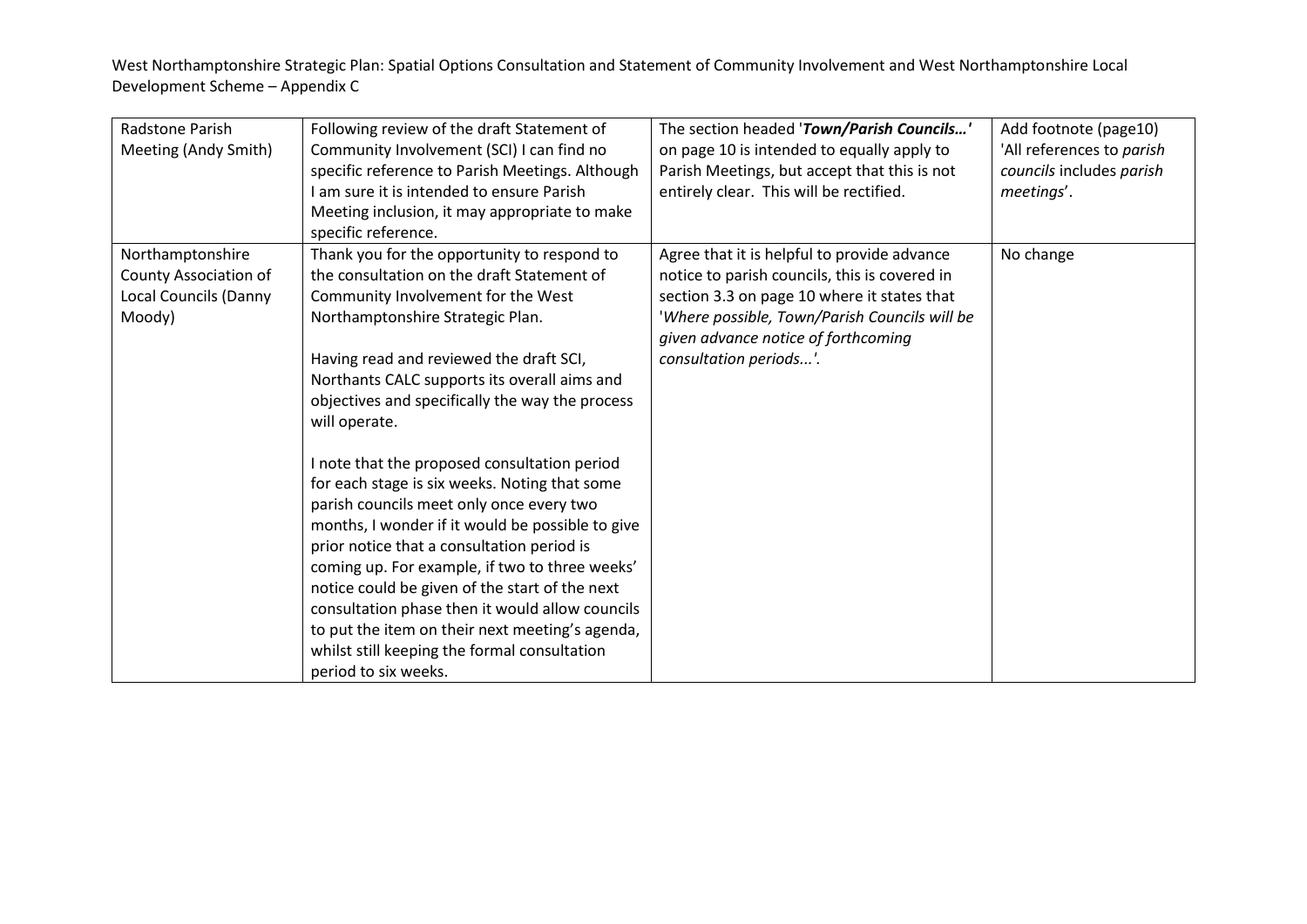| The British Horse Society | I have read the consultation document and          | The Horse Society is on the Council's            | No change |
|---------------------------|----------------------------------------------------|--------------------------------------------------|-----------|
| (Wendy Bannerman)         | would like to request notification about future    | database and will therefore be notified of       |           |
|                           | consultations on the Strategic Plan and            | consultations.                                   |           |
|                           | associated documents.                              |                                                  |           |
|                           |                                                    |                                                  |           |
|                           | The British Horse Society has 1886 members         |                                                  |           |
|                           | across Northants and volunteers locally            |                                                  |           |
|                           | advocating the consideration of equestrian         |                                                  |           |
|                           | access in any development plans. Membership        |                                                  |           |
|                           | is diverse in terms of protected characteristics.  |                                                  |           |
|                           | There are horse owners in addition to our          |                                                  |           |
|                           | membership numbers and it is worth noting          |                                                  |           |
|                           | that nationally the equestrian sector              |                                                  |           |
|                           | contributes £4.7 billion to the economy. In        |                                                  |           |
|                           | addition to monetary value, equestrian activity    |                                                  |           |
|                           | is included in the definition of Active Travel (Rt |                                                  |           |
|                           | Hon Jesse Norman MP) and has physical and          |                                                  |           |
|                           | mental health benefits.                            |                                                  |           |
|                           |                                                    |                                                  |           |
|                           | I look forward to the pending consultation.        |                                                  |           |
| Northamptonshire Fire     | Afternoon and apologises for the latest of the     | Comments noted. The Fire Service will be         | No change |
| and Rescue (Julie Oliver) | reply. The below comment has been made by          | consulted on each stage of the plan              |           |
|                           | Barry Mullan Area Manager of Business              | preparation process. If there are any            |           |
|                           | Services.                                          | proposals that directly affect their estate, the |           |
|                           |                                                    | Council will engage directly with the Fire       |           |
|                           | "NFRS would like to participate and support the    | Service.                                         |           |
|                           | development of the WNSP. If there are any          |                                                  |           |
|                           | areas within the plan that pertain to the Fire     |                                                  |           |
|                           | Service or the delivery of our Services to the     |                                                  |           |
|                           | community, can you advise the                      |                                                  |           |
|                           | Northamptonshire Fire & Rescue Service,            |                                                  |           |
|                           |                                                    |                                                  |           |
|                           | accordingly"                                       |                                                  |           |